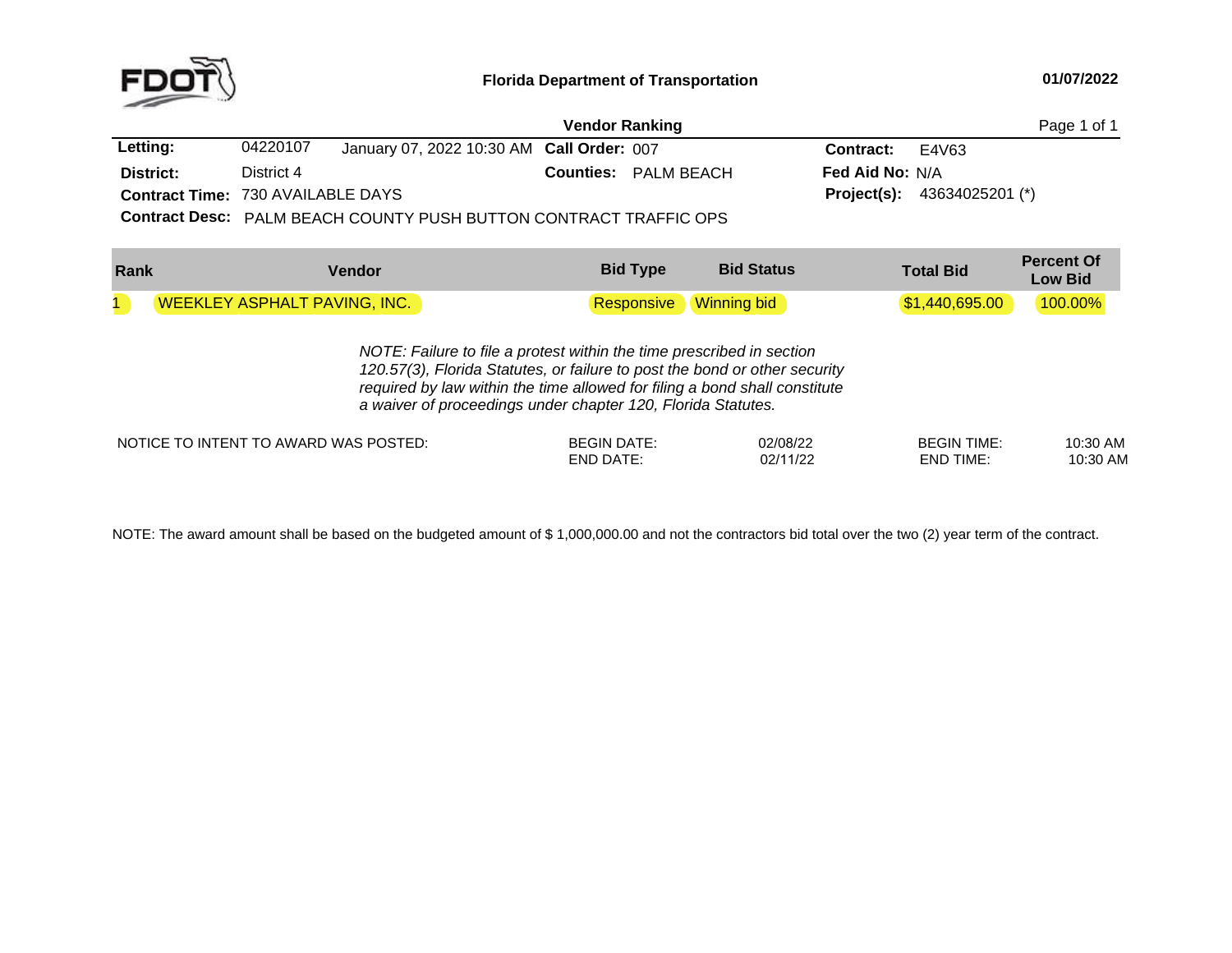

**Page 1 of 19** 

| Letting:                                 | 04220107   | January 07, 2022 | Call Order: 007  |            | <b>Contract:</b> $E4\sqrt{63}$ |                                      |
|------------------------------------------|------------|------------------|------------------|------------|--------------------------------|--------------------------------------|
| District:                                | District 4 |                  | <b>Counties:</b> | PALM BEACH | <b>Fed Aid No: N/A</b>         |                                      |
| <b>Contract Time: 730 AVAILABLE DAYS</b> |            |                  |                  |            |                                | <b>Project(s):</b> $43634025201$ (*) |

# PALM BEACH COUNTY PUSH BUTTON CONTRACT TRAFFIC OPS **Contract Descr:**

The Improvements, implemented by individual Task Work Order(s)/Work Document(s) under this Contract, consist of, but are not limited to, asphalt (milling and resurfacing, miscellaneous), concrete (removals, gravity wall, curb, gutter, traffic separator, sidewalk, driveways), earthwork, handrail (pipe), guardrail (removal), signing (single post, multi- post, panel, work zone), pavement markings (tubular marker, raised marker, object marker, detectable, paver, painted, thermoplastic), conduit, pull/splice box, strain pole (removal), lighting (conductors, pole complete), drainage (inlets), electrical (service wire, load center), utilities adjustments (valve box), and sod throughout Palm Beach County.

WORK DRIVEN CONTRACT: The award amount shall be based on the budgeted amount of \$1,000,000.00 and not the<br>contractors hid total aver the two (2) year term of the eastract. contractors bid total over the two (2) year term of the contract.

•• The quantities shown on the Bid Price Proposal are approximate and only represent estimated planned requirements based on historical or specific project needs. The Department does not guarantee any maximum or minimum<br>quantity, any range of quantities, or the exect quantities shown for each hid item. The Department a esti quantity, any range of quantities, or the exact quantities shown for each bid item. The Department <sup>s</sup> estimated quantities and the Contractor <sup>s</sup> bid price will be used to calculate <sup>a</sup> total bid amount. This total bid amount will then be used to determine the low bidder; however, actual payment under the awarded contract will be based on actual quantities completed.

• For this Contract in which specific sites are not identified at the time of letting, the Engineer will issue <sup>a</sup> Work Document. Work Documents will identify the location, description, amount of work to be accomplished, and the number of calendar days to complete the work.

PRE-QUALIFIED: Contractor needs to be pre-qualified.

PERFORMANCE BOND: <sup>A</sup> Contract / Performance bond is required for this project.

# COMMERCIAL GENERAL LIABILITY INSURANCE:

The limits of coverage shall not be less than \$1,000,000 for each occurrence and not less than <sup>a</sup> \$5,000,000 annual general aggregate, inclusive of amounts provided by an umbrella or excess policy. The limits of coverage described herein shall apply fully to the work or operations performed under the Contract, and may not be shared with or diminished by claims unrelated to the contract. The policy/ies and coverage described herein may be subject to <sup>a</sup> deductible. Pay all deductibles as required by the policy. No policy/ies or coverage described herein may contain or be subject to a Retention or a Self-<br>Insured Retention. Insured Retention.

# WORKERS COMPENSATION INSURANCE

# INSURANCE FOR PROTECTION OF UTILITY OWNERS:

When the Contract involves work on or in the vicinity of utility-owned property or facilities, the utility shall be added along with the Department as an Additional Insured on the policy/ies procured pursuant to subsection 7-13.2 above.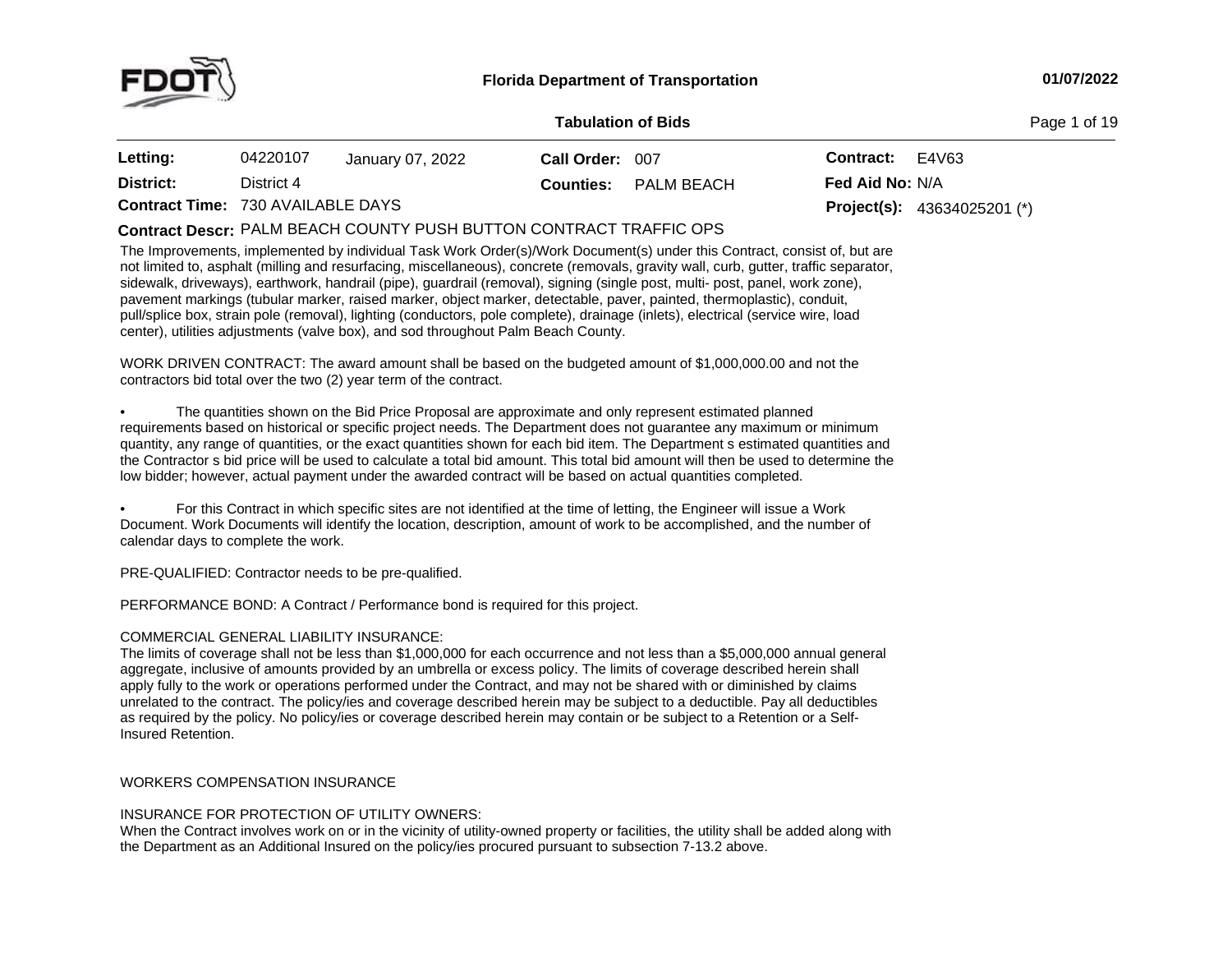

**of Bids** Page <sup>2</sup> of <sup>19</sup>

| Letting:                   |                                              | 04220107                                                          | January 07, 2022         |                                     | Call Order: 007   |                   | <b>Contract:</b>  | E4V63             |                   |
|----------------------------|----------------------------------------------|-------------------------------------------------------------------|--------------------------|-------------------------------------|-------------------|-------------------|-------------------|-------------------|-------------------|
|                            | Line No / Item ID<br><b>Item Description</b> | <b>Alternate</b>                                                  | Quantity<br><b>Units</b> | (1) WEEKLEY ASPHALT<br>PAVING, INC. |                   |                   |                   |                   |                   |
|                            |                                              | () indicates item is bid as Lump Sum                              |                          | <b>Unit Price</b>                   | <b>Ext Amount</b> | <b>Unit Price</b> | <b>Ext Amount</b> | <b>Unit Price</b> | <b>Ext Amount</b> |
|                            | SECTION: 0001                                |                                                                   | Roadway                  |                                     |                   |                   |                   |                   |                   |
| 0005                       | 0102 14<br>TRAFFIC CONTROL OFFICER           |                                                                   | 60.000<br><b>HR</b>      | 85.00000                            | 5,100.00          |                   |                   |                   |                   |
| 0010                       | 0102 60<br><b>WORK ZONE SIGN</b>             |                                                                   | 3,000.000<br>ED          | 1.00000                             | 3,000.00          |                   |                   |                   |                   |
| 0015                       | 0102 71 13<br>PROFILE, CONCRETE              | TEMPORARY BARRIER, F&I, LOW                                       | 250.000<br>LF            | 49.00000                            | 12,250.00         |                   |                   |                   |                   |
| 0020<br><b>STANDING</b>    | 0102 71 16                                   | TEMPORARY BARRIER, F&I, FREE                                      | 250,000<br>LF            | 49.00000                            | 12,250.00         |                   |                   |                   |                   |
| 0025                       | 0102 74 1<br>VP, DRUM, OR LCD                | CHANNELIZING DEVICE-TYPES I, II, DI,                              | 4,000.000<br>ED          | 1.00000                             | 4,000.00          |                   |                   |                   |                   |
| 0030<br>DEVICE)            | 0102 74 8                                    | CHANNELIZING DEVICE- PEDESTRIAN<br>LCD (LONGITUDINAL CHANNELIZING | 400.000<br><b>FD</b>     | 3.00000                             | 1,200.00          |                   |                   |                   |                   |
| 0035<br><b>ARROW PANEL</b> | 010276                                       | ARROW BOARD / ADVANCE WARNING                                     | 200.000<br><b>ED</b>     | 30.00000                            | 6,000.00          |                   |                   |                   |                   |
| 0040                       | 0102891<br>REDIRECTIVE OPTION                | TEMPORARY CRASH CUSHION,                                          | 10.000<br>LO             | 2,500.00000                         | 25,000.00         |                   |                   |                   |                   |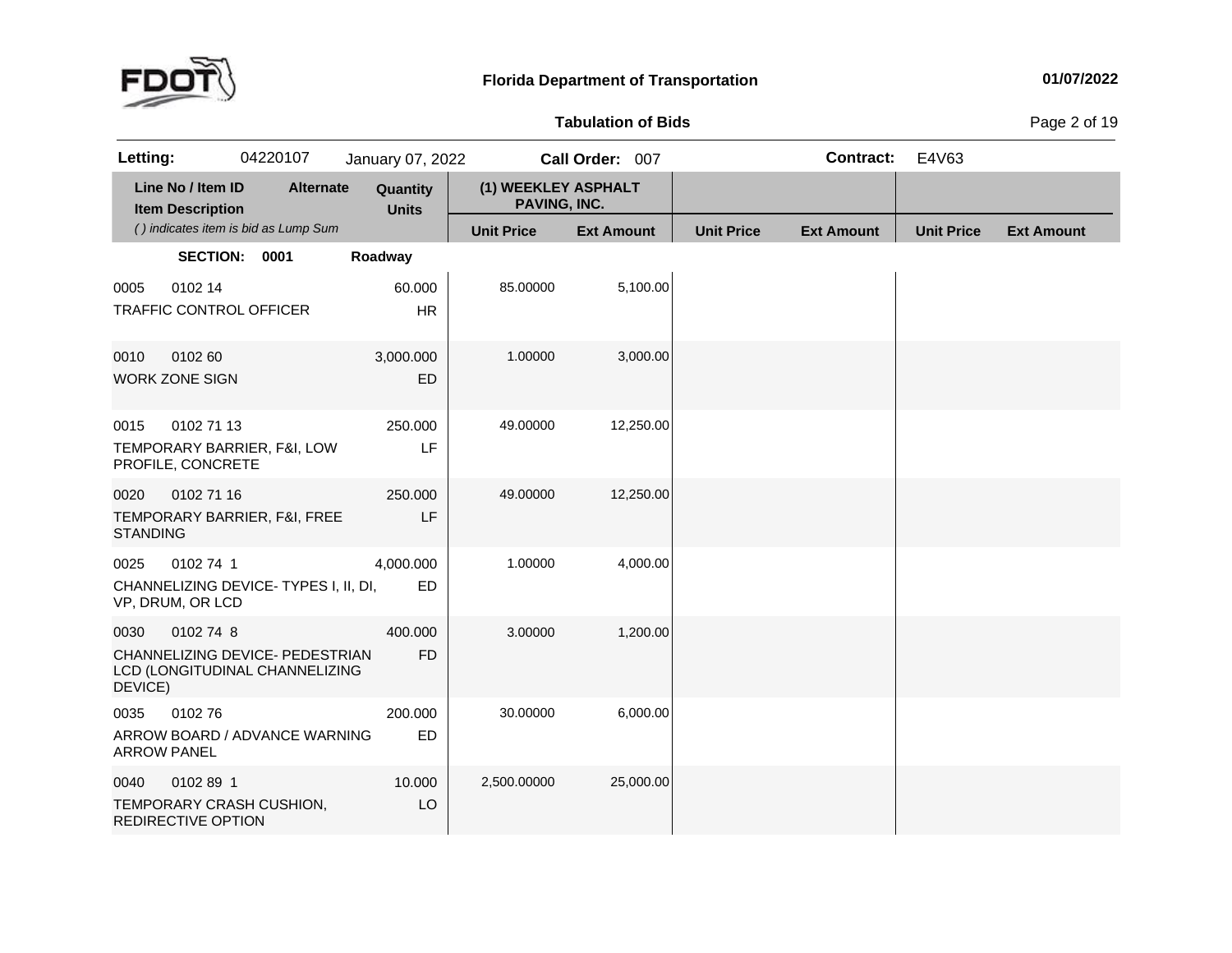

**of Bids** Page <sup>3</sup> of <sup>19</sup>

| Letting:                  |                                              | 04220107                             | January 07, 2022         |                                     | Call Order: 007   |                   | <b>Contract:</b>  | E4V63             |                   |
|---------------------------|----------------------------------------------|--------------------------------------|--------------------------|-------------------------------------|-------------------|-------------------|-------------------|-------------------|-------------------|
|                           | Line No / Item ID<br><b>Item Description</b> | <b>Alternate</b>                     | Quantity<br><b>Units</b> | (1) WEEKLEY ASPHALT<br>PAVING, INC. |                   |                   |                   |                   |                   |
|                           |                                              | () indicates item is bid as Lump Sum |                          | <b>Unit Price</b>                   | <b>Ext Amount</b> | <b>Unit Price</b> | <b>Ext Amount</b> | <b>Unit Price</b> | <b>Ext Amount</b> |
|                           | SECTION: 0001                                |                                      | Roadway                  |                                     |                   |                   |                   |                   |                   |
| 0045                      | 0102 99<br>SIGN, TEMPORARY                   | PORTABLE CHANGEABLE MESSAGE          | 300.000<br>ED            | 32.00000                            | 9,600.00          |                   |                   |                   |                   |
| 0050                      | 010291331                                    | REMOVABLE TAPE, YELLOW, SOLID, 6"    | 0.250<br><b>GM</b>       | 10,000.00000                        | 2,500.00          |                   |                   |                   |                   |
| 0055                      | 0104 10 3<br><b>SEDIMENT BARRIER</b>         |                                      | 650.000<br>LF            | 3.00000                             | 1,950.00          |                   |                   |                   |                   |
| 0060                      | 0104 18                                      | <b>INLET PROTECTION SYSTEM</b>       | 25.000<br>EA             | 130.00000                           | 3,250.00          |                   |                   |                   |                   |
| 0065                      | 0110 2 1<br><b>BUTTON CONTRACT)</b>          | <b>CLEARING &amp; GRUBBING (PUSH</b> | 0.500<br>AC              | 30,000.00000                        | 15,000.00         |                   |                   |                   |                   |
| 0070                      | 0110 4 10                                    | REMOVAL OF EXISTING CONCRETE         | 200.000<br>SY            | 35.00000                            | 7,000.00          |                   |                   |                   |                   |
| 0075                      | 0120 1<br>REGULAR EXCAVATION                 |                                      | 400.000<br><b>CY</b>     | 45.00000                            | 18,000.00         |                   |                   |                   |                   |
| 0080<br><b>MEASURE</b>    | 0120 2 2                                     | BORROW EXCAVATION, TRUCK             | 200.000<br>CY            | 49.00000                            | 9,800.00          |                   |                   |                   |                   |
| 0085<br><b>EMBANKMENT</b> | 0120 6                                       |                                      | 300.000<br>CY            | 35.00000                            | 10,500.00         |                   |                   |                   |                   |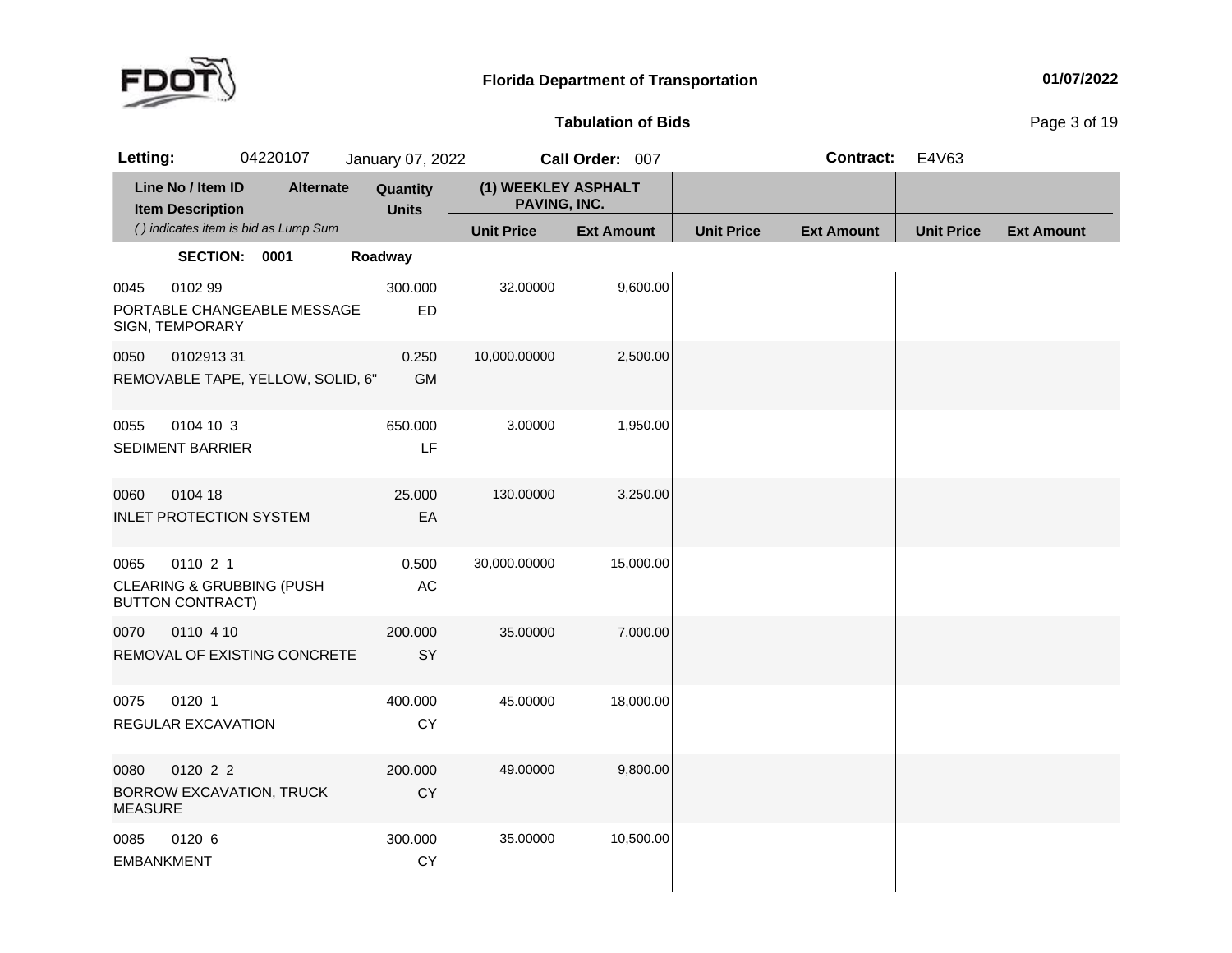

**of Bids** Page <sup>4</sup> of <sup>19</sup>

| Letting:                                                                        |                                              | 04220107 |                                      | January 07, 2022         |                                     | Call Order: 007   |           |                   | <b>Contract:</b>  | E4V63             |                   |
|---------------------------------------------------------------------------------|----------------------------------------------|----------|--------------------------------------|--------------------------|-------------------------------------|-------------------|-----------|-------------------|-------------------|-------------------|-------------------|
|                                                                                 | Line No / Item ID<br><b>Item Description</b> |          | <b>Alternate</b>                     | Quantity<br><b>Units</b> | (1) WEEKLEY ASPHALT<br>PAVING, INC. |                   |           |                   |                   |                   |                   |
|                                                                                 |                                              |          | () indicates item is bid as Lump Sum |                          | <b>Unit Price</b>                   | <b>Ext Amount</b> |           | <b>Unit Price</b> | <b>Ext Amount</b> | <b>Unit Price</b> | <b>Ext Amount</b> |
|                                                                                 | SECTION: 0001                                |          |                                      | Roadway                  |                                     |                   |           |                   |                   |                   |                   |
| 0090<br><b>TYPE B STABILIZATION</b>                                             | 0160 4                                       |          |                                      | 100.000<br>SY            | 7.50000                             |                   | 750.00    |                   |                   |                   |                   |
| 0095<br>OPTIONAL BASE, BASE GROUP 09                                            | 0285709                                      |          |                                      | 100.000<br>SY            | 54.00000                            |                   | 5,400.00  |                   |                   |                   |                   |
| 0100<br>OPTIONAL BASE, BASE GROUP 11                                            | 0285711                                      |          |                                      | 200.000<br>SY            | 56.00000                            |                   | 11,200.00 |                   |                   |                   |                   |
| 0105<br>OPTIONAL BASE, BASE GROUP 15                                            | 0285715                                      |          |                                      | 1,000.000<br>SY          | 85.00000                            |                   | 85,000.00 |                   |                   |                   |                   |
| 0110<br>MILLING EXISTING ASPHALT<br>PAVEMENT, 1" AVG DEPTH                      | 0327 70 1                                    |          |                                      | 500.000<br>SY            | 30.00000                            |                   | 15,000.00 |                   |                   |                   |                   |
| 0115<br>SUPERPAVE ASPHALTIC CONC,<br><b>TRAFFIC C</b>                           | 0334 1 13                                    |          |                                      | 100.000<br><b>TN</b>     | 450.00000                           |                   | 45,000.00 |                   |                   |                   |                   |
| 0120<br>SUPERPAVE ASPHALTIC CONCRETE,<br>TRAFFIC C, PG76-22                     | 0334 153                                     |          |                                      | 225.000<br><b>TN</b>     | 325.00000                           |                   | 73,125.00 |                   |                   |                   |                   |
| 0125<br><b>ASPHALT CONCRETE FRICTION</b><br>COURSE, TRAFFIC C, FC-9.5, PG 76-22 | 0337 782                                     |          |                                      | 100.000<br><b>TN</b>     | 450.00000                           |                   | 45,000.00 |                   |                   |                   |                   |
| 0130<br>ASPHALT CONCRETE FRICTION<br>COURSE, TRAFFIC C, FC-12.5, PG 76-22       | 0337 783                                     |          |                                      | 100.000<br><b>TN</b>     | 450.00000                           |                   | 45,000.00 |                   |                   |                   |                   |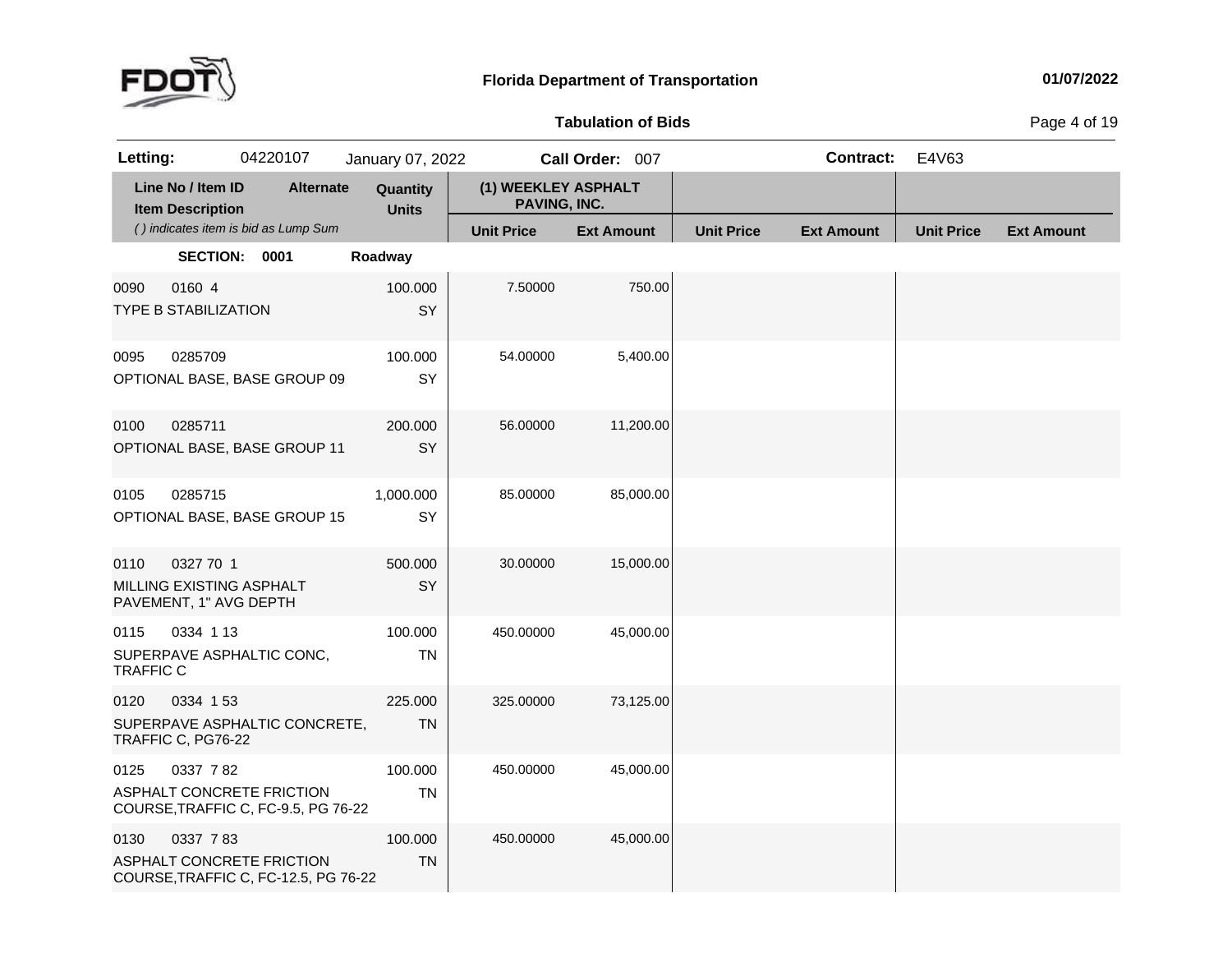

# **Tabulation**

**of Bids** Page <sup>5</sup> of <sup>19</sup>

| Letting:                     |                                              | 04220107                             | January 07, 2022         |                                     | Call Order: 007   |                   | <b>Contract:</b>  | E4V63             |                   |
|------------------------------|----------------------------------------------|--------------------------------------|--------------------------|-------------------------------------|-------------------|-------------------|-------------------|-------------------|-------------------|
|                              | Line No / Item ID<br><b>Item Description</b> | <b>Alternate</b>                     | Quantity<br><b>Units</b> | (1) WEEKLEY ASPHALT<br>PAVING, INC. |                   |                   |                   |                   |                   |
|                              |                                              | () indicates item is bid as Lump Sum |                          | <b>Unit Price</b>                   | <b>Ext Amount</b> | <b>Unit Price</b> | <b>Ext Amount</b> | <b>Unit Price</b> | <b>Ext Amount</b> |
|                              | SECTION: 0001                                |                                      | Roadway                  |                                     |                   |                   |                   |                   |                   |
| 0135                         | 0339 1                                       | MISCELLANEOUS ASPHALT PAVEMENT       | 50.000<br><b>TN</b>      | 500.00000                           | 25,000.00         |                   |                   |                   |                   |
| 0140<br><b>INDEX 400-011</b> | 0400 0 11                                    | CONCRETE CLASS NS, GRAVITY WALL      | 50.000<br>CY             | 1,200.00000                         | 60,000.00         |                   |                   |                   |                   |
| 0145                         | 0425 1351                                    | INLETS, CURB, TYPE P-5, <10'         | 3.000<br>EA              | 8,000.00000                         | 24,000.00         |                   |                   |                   |                   |
| 0150                         | 0425 1910<br><b>INLETS, CLOSED FLUME</b>     |                                      | 2.000<br>EA              | 5,000.00000                         | 10,000.00         |                   |                   |                   |                   |
| 0155                         | 0425 241<br>MANHOLES, P-7, <10'              |                                      | 2.000<br>EA              | 7,000.00000                         | 14,000.00         |                   |                   |                   |                   |
| 0160                         | 0425 271<br>MANHOLES, J-7, <10'              |                                      | 2.000<br>EA              | 7,800.00000                         | 15,600.00         |                   |                   |                   |                   |
| 0165                         | 0425 6<br>VALVE BOXES, ADJUST                |                                      | 5.000<br>EA              | 500.00000                           | 2,500.00          |                   |                   |                   |                   |
| 0170                         | 0430173118<br>ROUND, 18", GUTTER DRAIN       | PIPE CULVERT OPTIONAL MATERIAL,      | 20.000<br>LF             | 400.00000                           | 8,000.00          |                   |                   |                   |                   |
| 0175                         | 0430173124<br>ROUND, 24", GUTTER DRAIN       | PIPE CULVERT OPTIONAL MATERIAL,      | 20,000<br>LF             | 450.00000                           | 9,000.00          |                   |                   |                   |                   |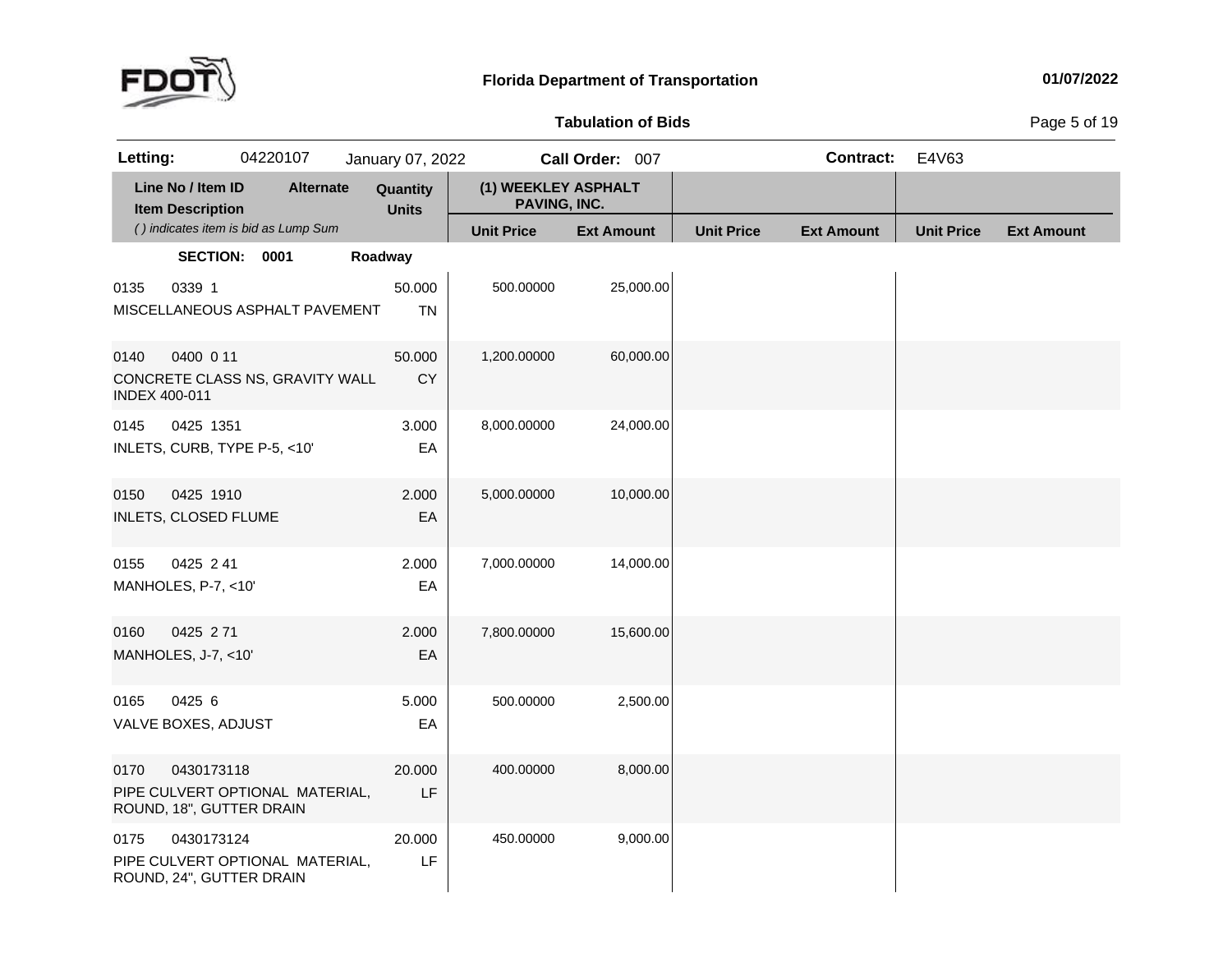

**of Bids** Page <sup>6</sup> of <sup>19</sup>

| Letting:             |                                                               | 04220107                             | January 07, 2022         |                                     | Call Order: 007   |                   | <b>Contract:</b>  | E4V63             |                   |
|----------------------|---------------------------------------------------------------|--------------------------------------|--------------------------|-------------------------------------|-------------------|-------------------|-------------------|-------------------|-------------------|
|                      | Line No / Item ID<br><b>Item Description</b>                  | <b>Alternate</b>                     | Quantity<br><b>Units</b> | (1) WEEKLEY ASPHALT<br>PAVING, INC. |                   |                   |                   |                   |                   |
|                      |                                                               | () indicates item is bid as Lump Sum |                          | <b>Unit Price</b>                   | <b>Ext Amount</b> | <b>Unit Price</b> | <b>Ext Amount</b> | <b>Unit Price</b> | <b>Ext Amount</b> |
|                      | SECTION: 0001                                                 |                                      | Roadway                  |                                     |                   |                   |                   |                   |                   |
| 0180                 | 0436 1 1<br>TRENCH DRAIN, STANDARD                            |                                      | 20.000<br>LF             | 250.00000                           | 5,000.00          |                   |                   |                   |                   |
| 0185<br>ALUMINUM     | 0515 1 2                                                      | PIPE HANDRAIL - GUIDERAIL,           | 40.000<br>LF             | 98.00000                            | 3,920.00          |                   |                   |                   |                   |
| 0190                 | 0520 1 10                                                     | CONCRETE CURB & GUTTER, TYPE F       | 500,000<br>LF            | 50.00000                            | 25,000.00         |                   |                   |                   |                   |
| 0195                 | 0520 2 4<br>CONCRETE CURB, TYPE D                             |                                      | 500.000<br>LF            | 45.00000                            | 22,500.00         |                   |                   |                   |                   |
| 0200                 | 0520 5 41<br>TYPE IV, 4' WIDE                                 | TRAFFIC SEPARATOR CONCRETE-          | 100.000<br>LF            | 60.00000                            | 6,000.00          |                   |                   |                   |                   |
| 0205                 | 0520 5 42<br>TYPE IV, 6' WIDE                                 | TRAFFIC SEPARATOR CONCRETE-          | 100.000<br>LF            | 79.00000                            | 7,900.00          |                   |                   |                   |                   |
| 0210                 | 0522 1<br><b>CONCRETE SIDEWALK AND</b><br>DRIVEWAYS, 4" THICK |                                      | 200.000<br>SY            | 75.00000                            | 15,000.00         |                   |                   |                   |                   |
| 0215                 | 0522 2<br><b>CONCRETE SIDEWALK AND</b><br>DRIVEWAYS, 6" THICK |                                      | 100.000<br>SY            | 98.00000                            | 9,800.00          |                   |                   |                   |                   |
| 0220<br><b>AREAS</b> | 0523 1                                                        | PATTERNED PAVEMENT, VEHICULAR        | 100.000<br>SY            | 130.00000                           | 13,000.00         |                   |                   |                   |                   |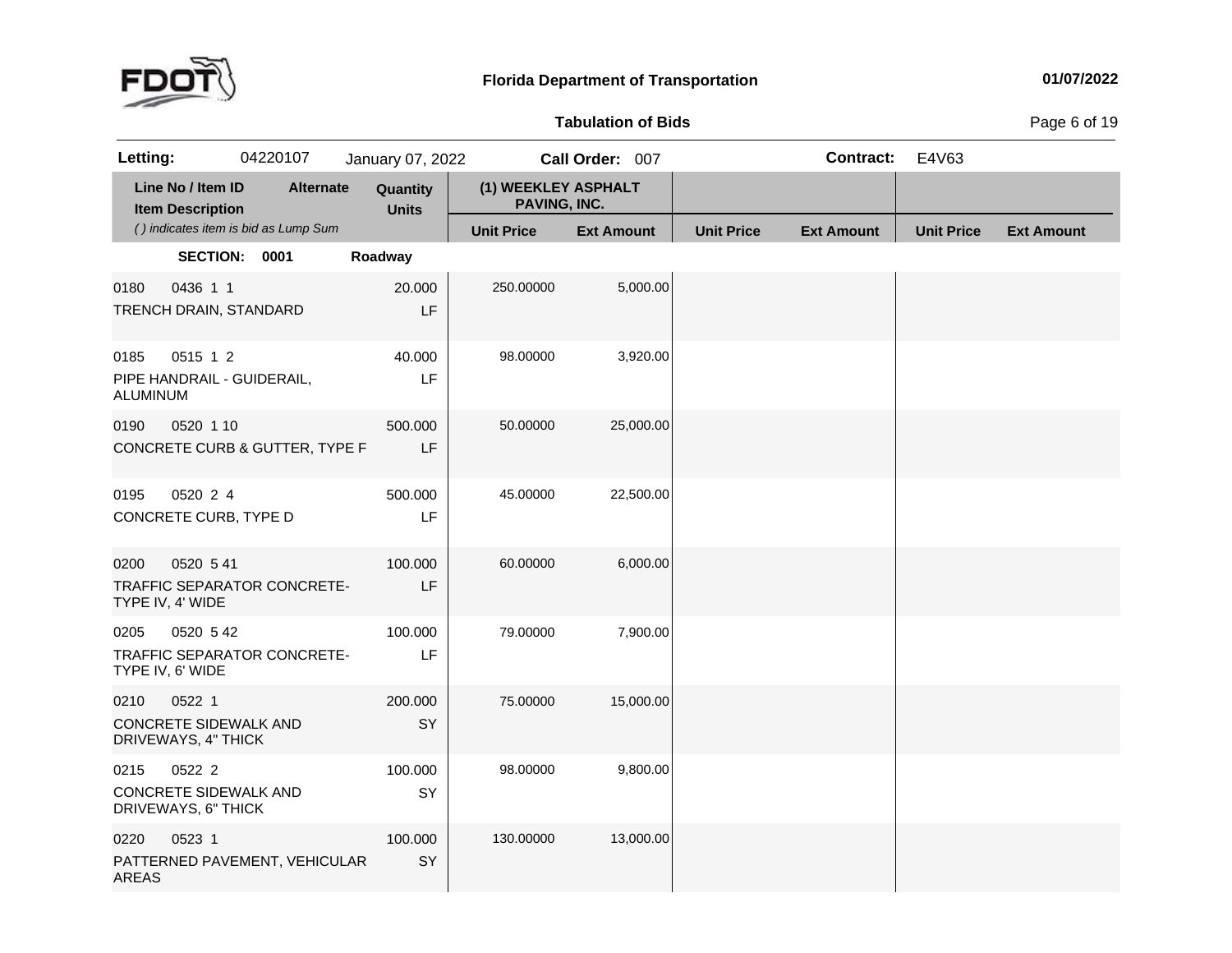

**of Bids** Page <sup>7</sup> of <sup>19</sup>

| Letting:                       |                                                                   | 04220107                             | January 07, 2022         |                                     | Call Order: 007   |                   | Contract:         | E4V63             |                   |
|--------------------------------|-------------------------------------------------------------------|--------------------------------------|--------------------------|-------------------------------------|-------------------|-------------------|-------------------|-------------------|-------------------|
|                                | Line No / Item ID<br><b>Item Description</b>                      | <b>Alternate</b>                     | Quantity<br><b>Units</b> | (1) WEEKLEY ASPHALT<br>PAVING, INC. |                   |                   |                   |                   |                   |
|                                |                                                                   | () indicates item is bid as Lump Sum |                          | <b>Unit Price</b>                   | <b>Ext Amount</b> | <b>Unit Price</b> | <b>Ext Amount</b> | <b>Unit Price</b> | <b>Ext Amount</b> |
|                                | SECTION: 0001                                                     |                                      | Roadway                  |                                     |                   |                   |                   |                   |                   |
| 0225<br><b>VEHICULAR AREAS</b> | 0523 2                                                            | PATTERNED PAVEMENT, NON-             | 100.000<br>SY            | 95.00000                            | 9,500.00          |                   |                   |                   |                   |
| 0230                           | 0526 1 2                                                          | PAVERS, ARCHITECTURAL, SIDEWALK      | 75.000<br>SY             | 135.00000                           | 10,125.00         |                   |                   |                   |                   |
| 0235                           | 0527 2<br>DETECTABLE WARNINGS                                     |                                      | 150.000<br><b>SF</b>     | 39.00000                            | 5,850.00          |                   |                   |                   |                   |
| 0240                           | 0536 1 0<br>GUARDRAIL - ROADWAY,<br><b>GENERAL/LOW SPEED TL-2</b> |                                      | 500,000<br>LF            | 33.00000                            | 16,500.00         |                   |                   |                   |                   |
| 0245                           | 0536 1 1                                                          | GUARDRAIL - ROADWAY, GENERAL TL-3    | 500.000<br>LF            | 39.50000                            | 19,750.00         |                   |                   |                   |                   |
| 0250                           | 0536 7 2<br>STEEL POST FOR CONCRETE<br><b>STRUCTURE MOUNT</b>     | SPECIAL GUARDRAIL POST- SPECIAL      | 5.000<br>EA              | 400.00000                           | 2,000.00          |                   |                   |                   |                   |
| 0255                           | 053673<br><b>GUARDRAIL REMOVAL</b>                                |                                      | 100.000<br>LF            | 10.00000                            | 1,000.00          |                   |                   |                   |                   |
| 0260                           | 0536 85 20<br><b>TRAILING ANCHORAGE</b>                           | <b>GUARDRAIL END TREATMENT-</b>      | 5.000<br>EA              | 2,000.00000                         | 10,000.00         |                   |                   |                   |                   |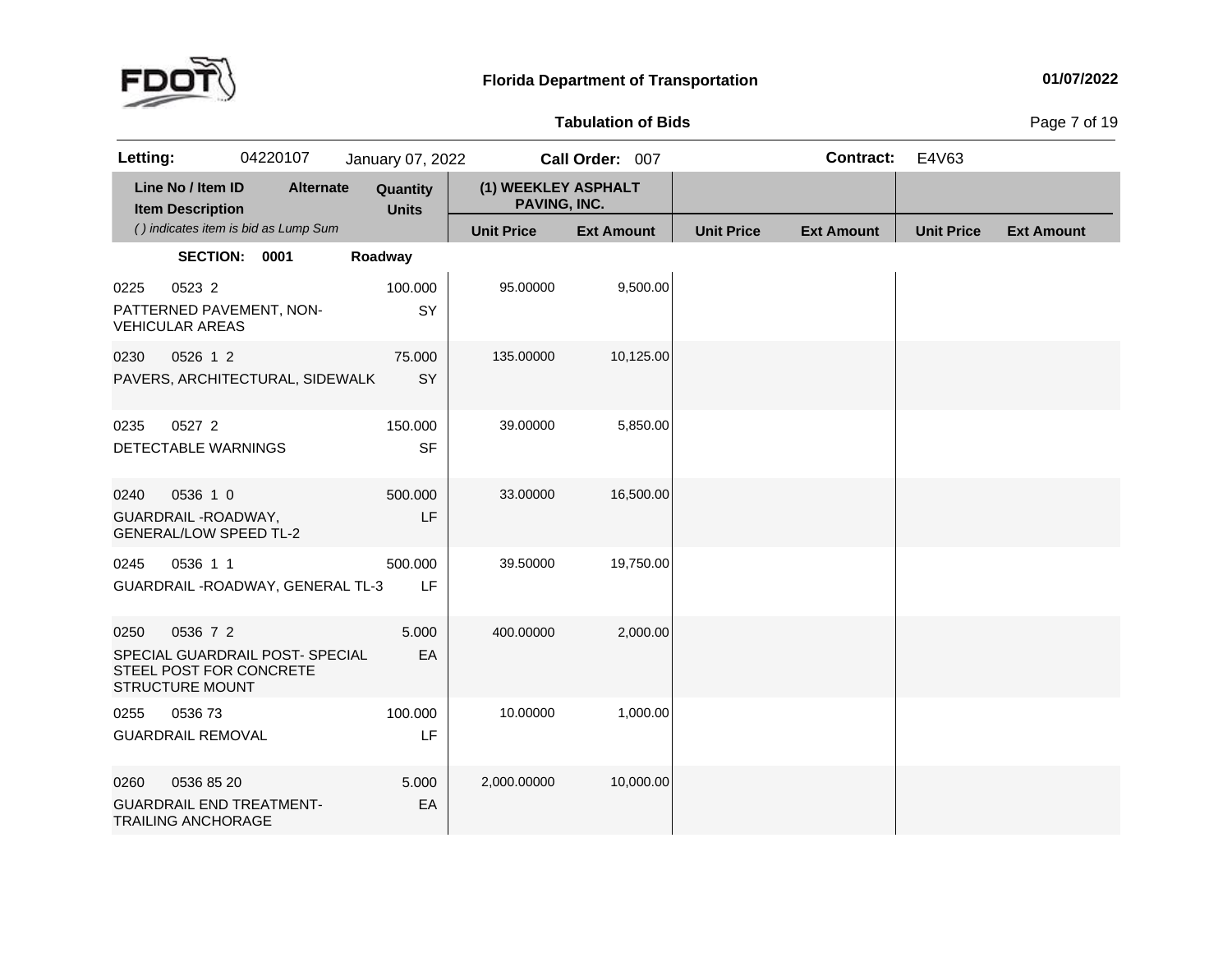

**of Bids** Page <sup>8</sup> of <sup>19</sup>

| Letting:                  |                                              | 04220107                                                      | January 07, 2022         |                                     | Call Order: 007   |                   | Contract:         | E4V63             |                   |
|---------------------------|----------------------------------------------|---------------------------------------------------------------|--------------------------|-------------------------------------|-------------------|-------------------|-------------------|-------------------|-------------------|
|                           | Line No / Item ID<br><b>Item Description</b> | <b>Alternate</b>                                              | Quantity<br><b>Units</b> | (1) WEEKLEY ASPHALT<br>PAVING, INC. |                   |                   |                   |                   |                   |
|                           |                                              | () indicates item is bid as Lump Sum                          |                          | <b>Unit Price</b>                   | <b>Ext Amount</b> | <b>Unit Price</b> | <b>Ext Amount</b> | <b>Unit Price</b> | <b>Ext Amount</b> |
|                           | SECTION: 0001                                |                                                               | Roadway                  |                                     |                   |                   |                   |                   |                   |
| 0265                      | 0536 85 24                                   | <b>GUARDRAIL END TREATMENT-</b><br>PARALLEL APPROACH TERMINAL | 5.000<br>EA              | 3,823.00000                         | 19,115.00         |                   |                   |                   |                   |
| 0270<br>CRT               | 0536 85 26                                   | <b>GUARDRAIL END TREATMENT- TYPE</b>                          | 5.000<br>EA              | 3,485.00000                         | 17,425.00         |                   |                   |                   |                   |
| 0275                      | 0538 1<br><b>GUARDRAIL RESET</b>             |                                                               | 100.000<br>LF            | 21.00000                            | 2,100.00          |                   |                   |                   |                   |
| 0280                      | 0570 1 2<br>PERFORMANCE TURF, SOD            |                                                               | 800.000<br>SY            | 7.50000                             | 6,000.00          |                   |                   |                   |                   |
| 0285<br><b>TRENCH</b>     | 0630 2 11                                    | CONDUIT, FURNISH & INSTALL, OPEN                              | 300.000<br>LF            | 12.00000                            | 3,600.00          |                   |                   |                   |                   |
| 0290                      | 0630 2 12<br>DIRECTIONAL BORE                | CONDUIT, FURNISH & INSTALL,                                   | 300.000<br>LF            | 35.00000                            | 10,500.00         |                   |                   |                   |                   |
| 0295<br><b>COVER SIZE</b> | 0635 2 11                                    | PULL & SPLICE BOX, F&I, 13" x 24"                             | 5.000<br>EA              | 900.00000                           | 4,500.00          |                   |                   |                   |                   |
| 0300<br><b>COVER SIZE</b> | 0635 2 12                                    | PULL & SPLICE BOX, F&I, 24" X 36"                             | 5.000<br>EA              | 2,000.00000                         | 10,000.00         |                   |                   |                   |                   |
| 0305                      | 0715 1 12<br>INSULATED, NO.8 - 6             | LIGHTING CONDUCTORS, F&I,                                     | 300.000<br>LF            | 3.00000                             | 900.00            |                   |                   |                   |                   |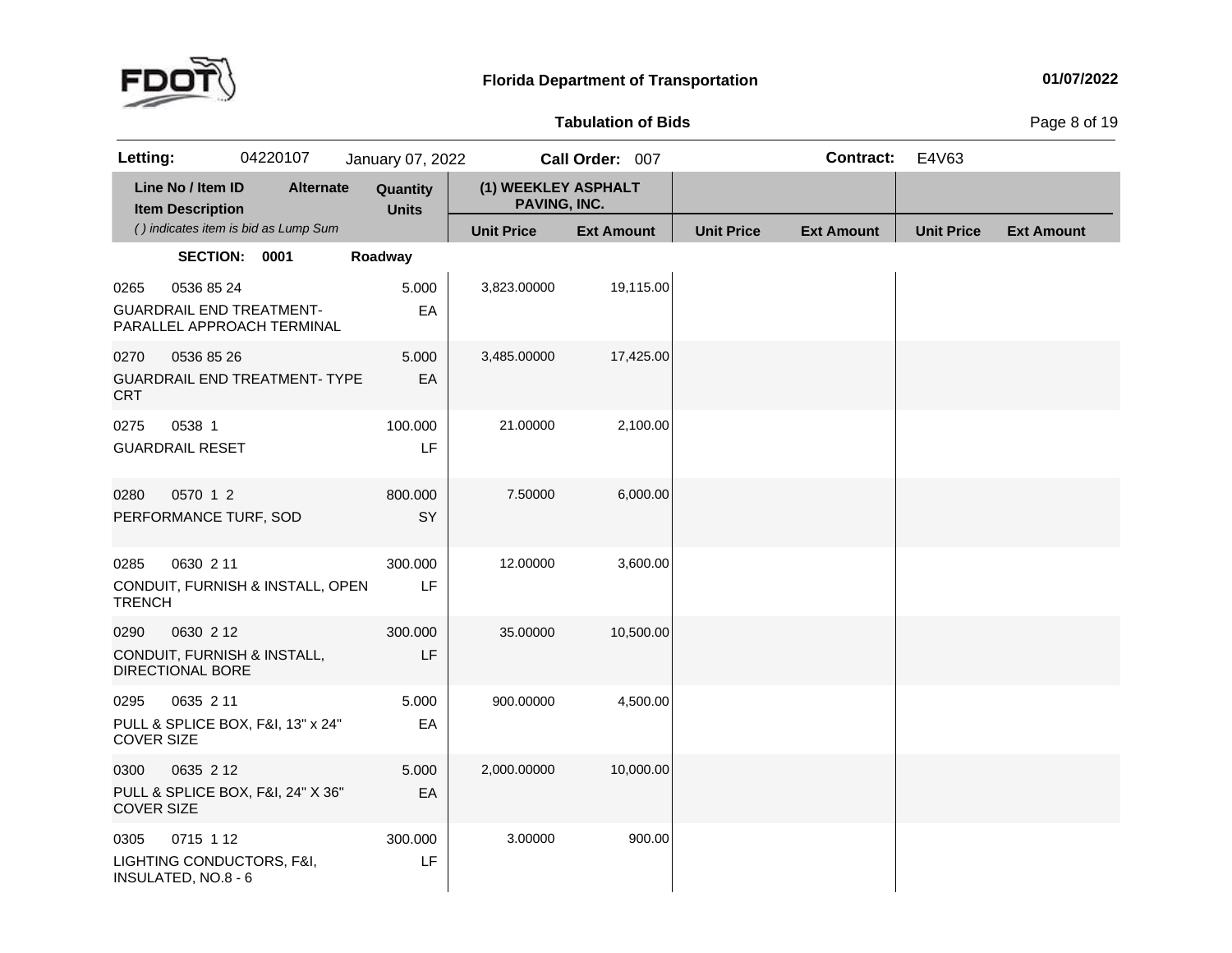

#### **01/07/2022**

**of Bids** Page <sup>9</sup> of <sup>19</sup>

| 04220107<br>Letting:                                                                                                     | January 07, 2022         |                                            | Call Order: 007   |                   | <b>Contract:</b>  | E4V63             |                   |
|--------------------------------------------------------------------------------------------------------------------------|--------------------------|--------------------------------------------|-------------------|-------------------|-------------------|-------------------|-------------------|
| Line No / Item ID<br><b>Alternate</b><br><b>Item Description</b>                                                         | Quantity<br><b>Units</b> | (1) WEEKLEY ASPHALT<br><b>PAVING, INC.</b> |                   |                   |                   |                   |                   |
| () indicates item is bid as Lump Sum                                                                                     |                          | <b>Unit Price</b>                          | <b>Ext Amount</b> | <b>Unit Price</b> | <b>Ext Amount</b> | <b>Unit Price</b> | <b>Ext Amount</b> |
| SECTION: 0001                                                                                                            | Roadway                  |                                            |                   |                   |                   |                   |                   |
| 0715 1 13<br>0310<br>LIGHTING CONDUCTORS, F&I,<br>INSULATED, NO 4 TO NO 2                                                | 300.000<br>LF            | 4.50000                                    | 1,350.00          |                   |                   |                   |                   |
| 0715 160<br>0315<br>LIGHTING CONDUCTORS, REMOVE &<br>DISPOSE, CONTRACTOR OWNS                                            | 300.000<br>LF            | 1.00000                                    | 300.00            |                   |                   |                   |                   |
| 0715 4 14<br>0320<br>LIGHT POLE COMPLETE, FURNISH &<br>INSTALL STANDARD POLE STANDARD<br>FOUNDATION, 45' MOUNTING HEIGHT | 2.000<br>EA              | 10,000.00000                               | 20,000.00         |                   |                   |                   |                   |
| 0715 4 60<br>0325<br>LIGHT POLE COMPLETE, RELOCATE                                                                       | 3.000<br>EA              | 800.00000                                  | 2,400.00          |                   |                   |                   |                   |
| 0715 470<br>0330<br>LIGHT POLE COMPLETE, REMOVE<br>POLE AND FOUNDATION                                                   | 3.000<br>EA              | 1,000.00000                                | 3,000.00          |                   |                   |                   |                   |
| 0715 471<br>0335<br>LIGHT POLE COMPLETE, REMOVE<br>POLE, FOUNDATION REMAINS                                              | 3.000<br>EA              | 600.00000                                  | 1,800.00          |                   |                   |                   |                   |
| 0715 7 11<br>0340<br>LOAD CENTER, F&I, SECONDARY<br><b>VOLTAGE</b>                                                       | 2.000<br>EA              | 18,000.00000                               | 36,000.00         |                   |                   |                   |                   |
| 0001 Roadway Section Totals:                                                                                             |                          |                                            | \$961,810.00      |                   |                   |                   |                   |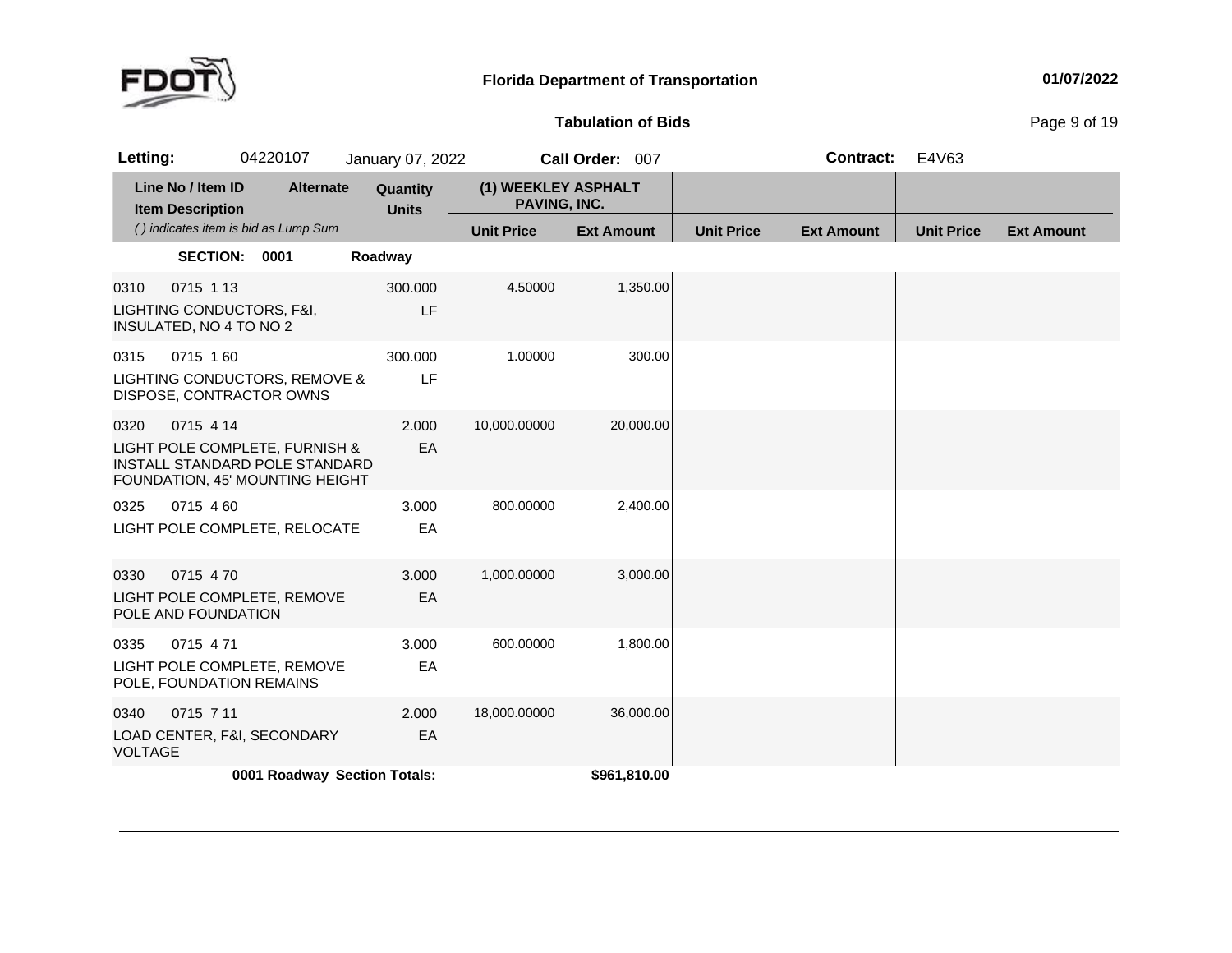

### **Tabulation**

**of Bids** Page <sup>10</sup> of <sup>19</sup>

| Letting:              |                                              | 04220107                                                             | January 07, 2022         |                                     | Call Order: 007   |                   | <b>Contract:</b>  | E4V63             |                   |
|-----------------------|----------------------------------------------|----------------------------------------------------------------------|--------------------------|-------------------------------------|-------------------|-------------------|-------------------|-------------------|-------------------|
|                       | Line No / Item ID<br><b>Item Description</b> | <b>Alternate</b>                                                     | Quantity<br><b>Units</b> | (1) WEEKLEY ASPHALT<br>PAVING, INC. |                   |                   |                   |                   |                   |
|                       |                                              | () indicates item is bid as Lump Sum                                 |                          | <b>Unit Price</b>                   | <b>Ext Amount</b> | <b>Unit Price</b> | <b>Ext Amount</b> | <b>Unit Price</b> | <b>Ext Amount</b> |
|                       | SECTION: 0002                                |                                                                      | <b>Signing</b>           |                                     |                   |                   |                   |                   |                   |
| 0345                  | 0700 1 11<br>MOUNT, UP TO 12 SF              | SINGLE POST SIGN, F&I GROUND                                         | 25.000<br>AS             | 565.00000                           | 14,125.00         |                   |                   |                   |                   |
| 0350                  | 0700 1 12<br><b>MOUNT, 12-20 SF</b>          | SINGLE POST SIGN, F&I GROUND                                         | 10.000<br><b>AS</b>      | 1,770.00000                         | 17,700.00         |                   |                   |                   |                   |
| 0355                  | 0700 1 13<br><b>MOUNT, 21-30 SF</b>          | SINGLE POST SIGN, F&I GROUND                                         | 10.000<br>AS             | 2,060.00000                         | 20,600.00         |                   |                   |                   |                   |
| 0360<br>MOUNT, 31+ SF | 0700 1 14                                    | SINGLE POST SIGN, F&I GROUND                                         | 10.000<br>AS             | 5,000.00000                         | 50,000.00         |                   |                   |                   |                   |
| 0365<br><b>SF</b>     | 0700 1 21                                    | SINGLE POST SIGN, F&I BARRIER<br>MOUNT INDEX 11871/700-013 UP TO 12  | 2.000<br>AS              | 2,600.00000                         | 5,200.00          |                   |                   |                   |                   |
| 0370                  | 0700 1 22                                    | SINGLE POST SIGN, F&I BARRIER<br>MOUNT INDEX 11871/700-013, 12-20 SF | 2.000<br><b>AS</b>       | 2,560.00000                         | 5,120.00          |                   |                   |                   |                   |
| 0375<br><b>SF</b>     | 0700 131                                     | SINGLE POST SIGN, F&I BRIDGE<br>MOUNT INDEX 11870/700-012, UP TO 12  | 2.000<br>AS              | 2,950.00000                         | 5,900.00          |                   |                   |                   |                   |
| 0380                  | 0700 132                                     | SINGLE POST SIGN, F&I BRIDGE<br>MOUNT INDEX 11870/700-012, 12-20 SF  | 2.000<br><b>AS</b>       | 5,000.00000                         | 10,000.00         |                   |                   |                   |                   |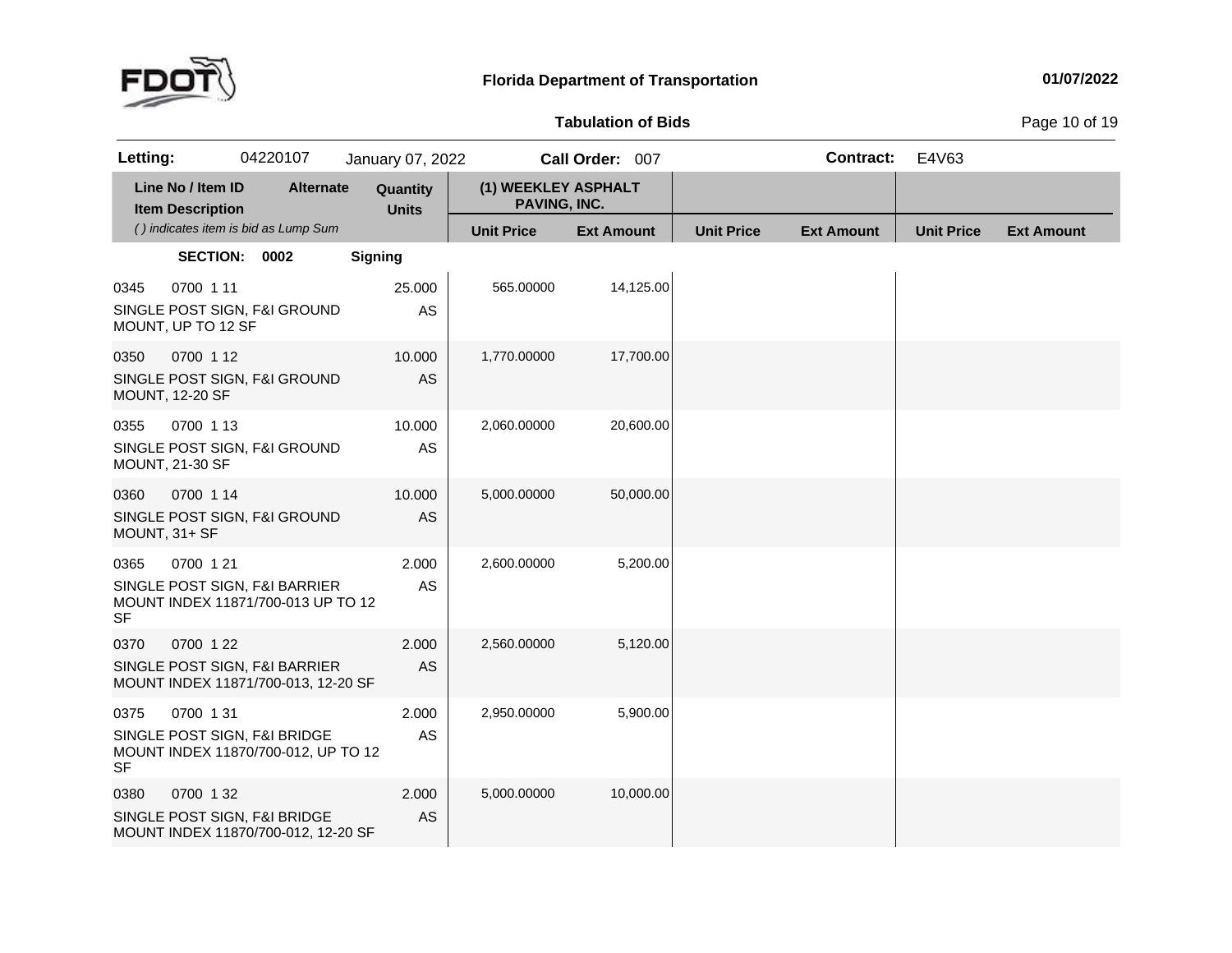

**of Bids** Page <sup>11</sup> of <sup>19</sup>

| Letting: |                                              | 04220107                             | January 07, 2022         |                                     | Call Order: 007   |                   | <b>Contract:</b>  | E4V63             |                   |
|----------|----------------------------------------------|--------------------------------------|--------------------------|-------------------------------------|-------------------|-------------------|-------------------|-------------------|-------------------|
|          | Line No / Item ID<br><b>Item Description</b> | <b>Alternate</b>                     | Quantity<br><b>Units</b> | (1) WEEKLEY ASPHALT<br>PAVING, INC. |                   |                   |                   |                   |                   |
|          |                                              | () indicates item is bid as Lump Sum |                          | <b>Unit Price</b>                   | <b>Ext Amount</b> | <b>Unit Price</b> | <b>Ext Amount</b> | <b>Unit Price</b> | <b>Ext Amount</b> |
|          | SECTION: 0002                                |                                      | <b>Signing</b>           |                                     |                   |                   |                   |                   |                   |
| 0385     | 0700 150                                     | SINGLE POST SIGN, RELOCATE           | 10.000<br>AS             | 440.00000                           | 4,400.00          |                   |                   |                   |                   |
| 0390     | 0700 160<br>SINGLE POST SIGN, REMOVE         |                                      | 10.000<br><b>AS</b>      | 100.00000                           | 1,000.00          |                   |                   |                   |                   |
| 0395     | 0700 2 11<br>MOUNT, UP TO 12 SF              | MULTI- POST SIGN, F&I GROUND         | 3.000<br>AS              | 3,800.00000                         | 11,400.00         |                   |                   |                   |                   |
| 0400     | 0700 2 12<br><b>MOUNT, 12-20 SF</b>          | MULTI- POST SIGN, F&I GROUND         | 3.000<br>AS              | 3,850.00000                         | 11,550.00         |                   |                   |                   |                   |
| 0405     | 0700 2 13<br>MOUNT, 21-30 SF                 | MULTI- POST SIGN, F&I GROUND         | 3.000<br>AS              | 5,300.00000                         | 15,900.00         |                   |                   |                   |                   |
| 0410     | 0700 2 14<br><b>MOUNT, 31-50 SF</b>          | MULTI- POST SIGN, F&I GROUND         | 2.000<br><b>AS</b>       | 5,890.00000                         | 11,780.00         |                   |                   |                   |                   |
| 0415     | 0700 2 15<br>MOUNT, 51-100 SF                | MULTI- POST SIGN, F&I GROUND         | 2.000<br>AS              | 9,420.00000                         | 18,840.00         |                   |                   |                   |                   |
| 0420     | 0700 2 16<br>MOUNT, 101-200 SF               | MULTI- POST SIGN, F&I GROUND         | 2.000<br><b>AS</b>       | 19,000.00000                        | 38,000.00         |                   |                   |                   |                   |
| 0425     | 0700 2 17<br>MOUNT, 201-300 SF               | MULTI- POST SIGN, F&I GROUND         | 2.000<br>AS              | 25,180.00000                        | 50,360.00         |                   |                   |                   |                   |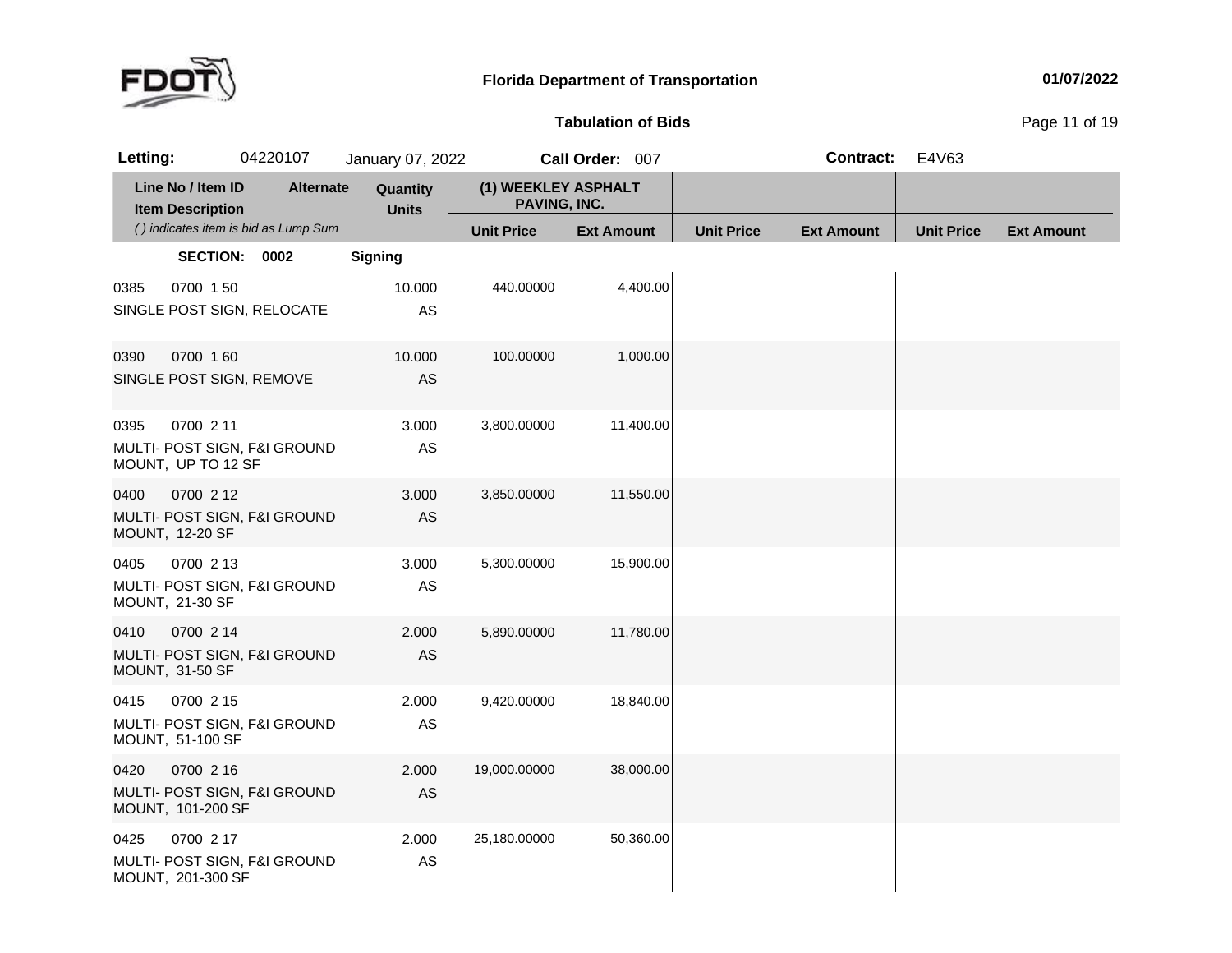

**Tabulation**

**of Bids** Page <sup>12</sup> of <sup>19</sup>

| Letting:                |                                              | 04220107                                                   | January 07, 2022         |                                     | Call Order: 007   |                   | <b>Contract:</b>  | E4V63             |                   |
|-------------------------|----------------------------------------------|------------------------------------------------------------|--------------------------|-------------------------------------|-------------------|-------------------|-------------------|-------------------|-------------------|
|                         | Line No / Item ID<br><b>Item Description</b> | <b>Alternate</b>                                           | Quantity<br><b>Units</b> | (1) WEEKLEY ASPHALT<br>PAVING, INC. |                   |                   |                   |                   |                   |
|                         |                                              | () indicates item is bid as Lump Sum                       |                          | <b>Unit Price</b>                   | <b>Ext Amount</b> | <b>Unit Price</b> | <b>Ext Amount</b> | <b>Unit Price</b> | <b>Ext Amount</b> |
|                         | SECTION: 0002                                |                                                            | <b>Signing</b>           |                                     |                   |                   |                   |                   |                   |
| 0430<br><b>RELOCATE</b> | 0700 2 50                                    | MULTI- POST SIGN, GROUND MOUNT,                            | 2.000<br>AS              | 4,000.00000                         | 8,000.00          |                   |                   |                   |                   |
| 0435                    | 0700 260<br>MULTI- POST SIGN, REMOVE         |                                                            | 4.000<br>AS              | 1,000.00000                         | 4,000.00          |                   |                   |                   |                   |
| 0440                    | 0700 3101                                    | SIGN PANEL, FURNISH & INSTALL<br>GROUND MOUNT, UP TO 12 SF | 10.000<br>EA             | 600.00000                           | 6,000.00          |                   |                   |                   |                   |
| 0445                    | 0700 3102<br>GROUND MOUNT, 12-20 SF          | SIGN PANEL, FURNISH & INSTALL                              | 4.000<br>EA              | 900.00000                           | 3,600.00          |                   |                   |                   |                   |
| 0450                    | 0700 3103<br>GROUND MOUNT, 21-30 SF          | SIGN PANEL, FURNISH & INSTALL                              | 3.000<br>EA              | 2,000.00000                         | 6,000.00          |                   |                   |                   |                   |
| 0455                    | 0700 3501                                    | SIGN PANEL, RELOCATE, UP TO 12 SF                          | 5.000<br>EA              | 500.00000                           | 2,500.00          |                   |                   |                   |                   |
| 0460                    | 0700 3502                                    | SIGN PANEL, RELOCATE, 12-20 SF                             | 4.000<br>EA              | 700.00000                           | 2,800.00          |                   |                   |                   |                   |
| 0465                    | 0700 3503                                    | SIGN PANEL, RELOCATE, 21-30 SF                             | 3.000<br>EA              | 900.00000                           | 2,700.00          |                   |                   |                   |                   |
| 0470                    | 0700 3601                                    | SIGN PANEL, REMOVE, UP TO 12 SF                            | 5.000<br>EA              | 500.00000                           | 2,500.00          |                   |                   |                   |                   |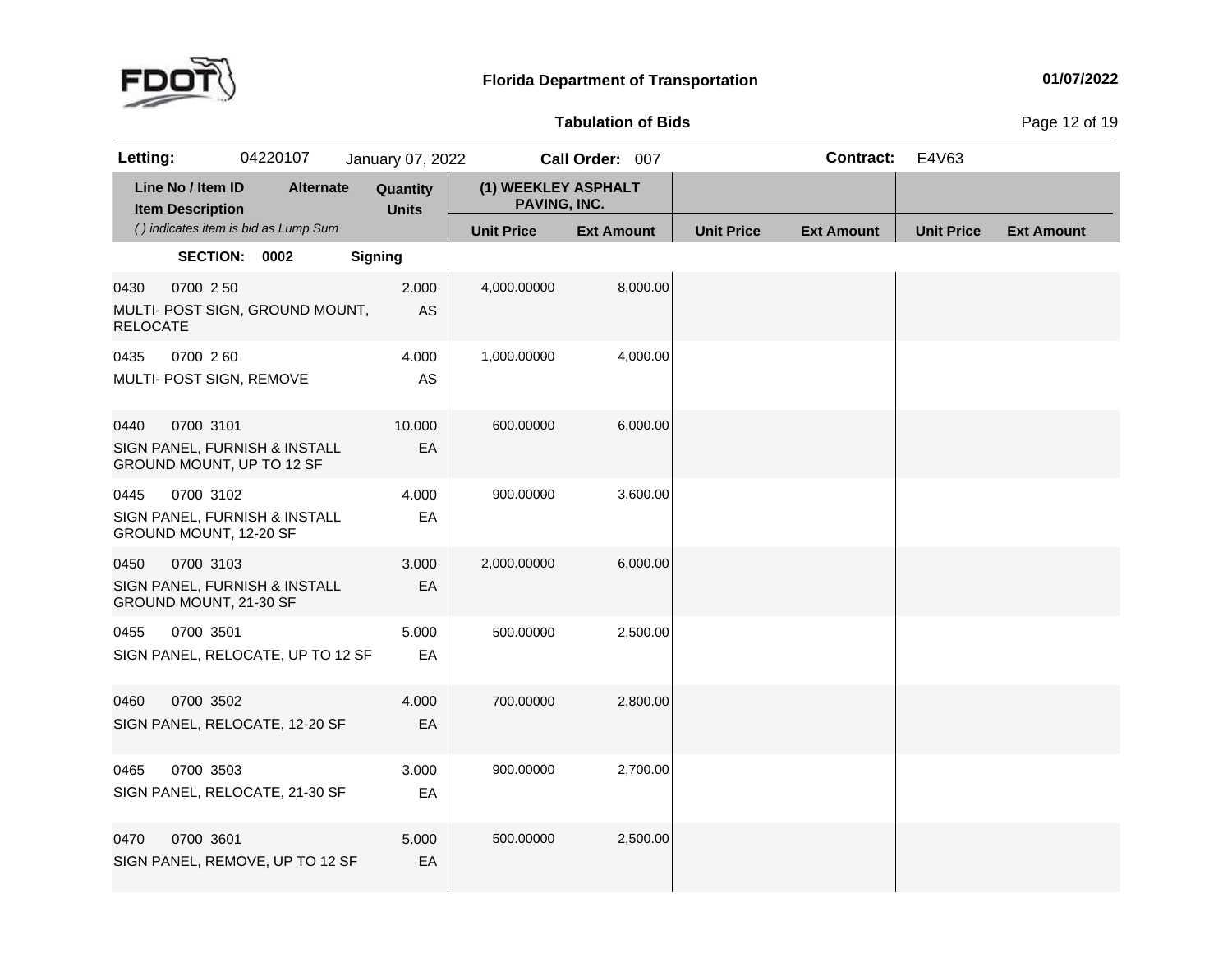

# **Tabulation**

**of Bids** Page <sup>13</sup> of <sup>19</sup>

| Letting:                  |                                               | 04220107                             | January 07, 2022         |                                     | Call Order: 007   |                   | <b>Contract:</b>  | E4V63             |                   |
|---------------------------|-----------------------------------------------|--------------------------------------|--------------------------|-------------------------------------|-------------------|-------------------|-------------------|-------------------|-------------------|
|                           | Line No / Item ID<br><b>Item Description</b>  | <b>Alternate</b>                     | Quantity<br><b>Units</b> | (1) WEEKLEY ASPHALT<br>PAVING, INC. |                   |                   |                   |                   |                   |
|                           |                                               | () indicates item is bid as Lump Sum |                          | <b>Unit Price</b>                   | <b>Ext Amount</b> | <b>Unit Price</b> | <b>Ext Amount</b> | <b>Unit Price</b> | <b>Ext Amount</b> |
|                           | SECTION: 0002                                 |                                      | Signing                  |                                     |                   |                   |                   |                   |                   |
| 0475                      | 0700 3602                                     | SIGN PANEL, REMOVE, 12-20 SF         | 4.000<br>EA              | 1,200.00000                         | 4,800.00          |                   |                   |                   |                   |
| 0480                      | 0700 3603                                     | SIGN PANEL, REMOVE, 21-30 SF         | 3.000<br>EA              | 1,500.00000                         | 4,500.00          |                   |                   |                   |                   |
| 0485<br><b>WHITE POST</b> | 0704 1 1                                      | TUBULAR MARKER, DURABLE, 36"         | 5.000<br>EA              | 250.00000                           | 1,250.00          |                   |                   |                   |                   |
| 0490<br>YELLOW POST       | 0704 1 2                                      | TUBULAR MARKER, DURABLE, 36"         | 5.000<br>EA              | 250.00000                           | 1,250.00          |                   |                   |                   |                   |
| 0495                      | 0705 10 1<br><b>OBJECT MARKER, TYPE 1</b>     |                                      | 10.000<br>EA             | 200.00000                           | 2,000.00          |                   |                   |                   |                   |
| 0500                      | 0705 11 1                                     | DELINEATOR, FLEXIBLE TUBULAR         | 10.000<br>EA             | 100.00000                           | 1,000.00          |                   |                   |                   |                   |
| 0505                      | 0705 11 6<br>ON EXISTING BARRIER              | DELINEATOR, REPLACE DELINEATOR       | 10.000<br>EA             | 100.00000                           | 1,000.00          |                   |                   |                   |                   |
| 0510                      | 0705 11 11<br><b>INSTALL ON EXISTING BASE</b> | DELINEATOR POST, FURNISH &           | 5.000<br>EA              | 100.00000                           | 500.00            |                   |                   |                   |                   |
| 0515                      | 0706 1 3                                      | RAISED PAVEMENT MARKER, TYPE B       | 300.000<br>EA            | 7.50000                             | 2,250.00          |                   |                   |                   |                   |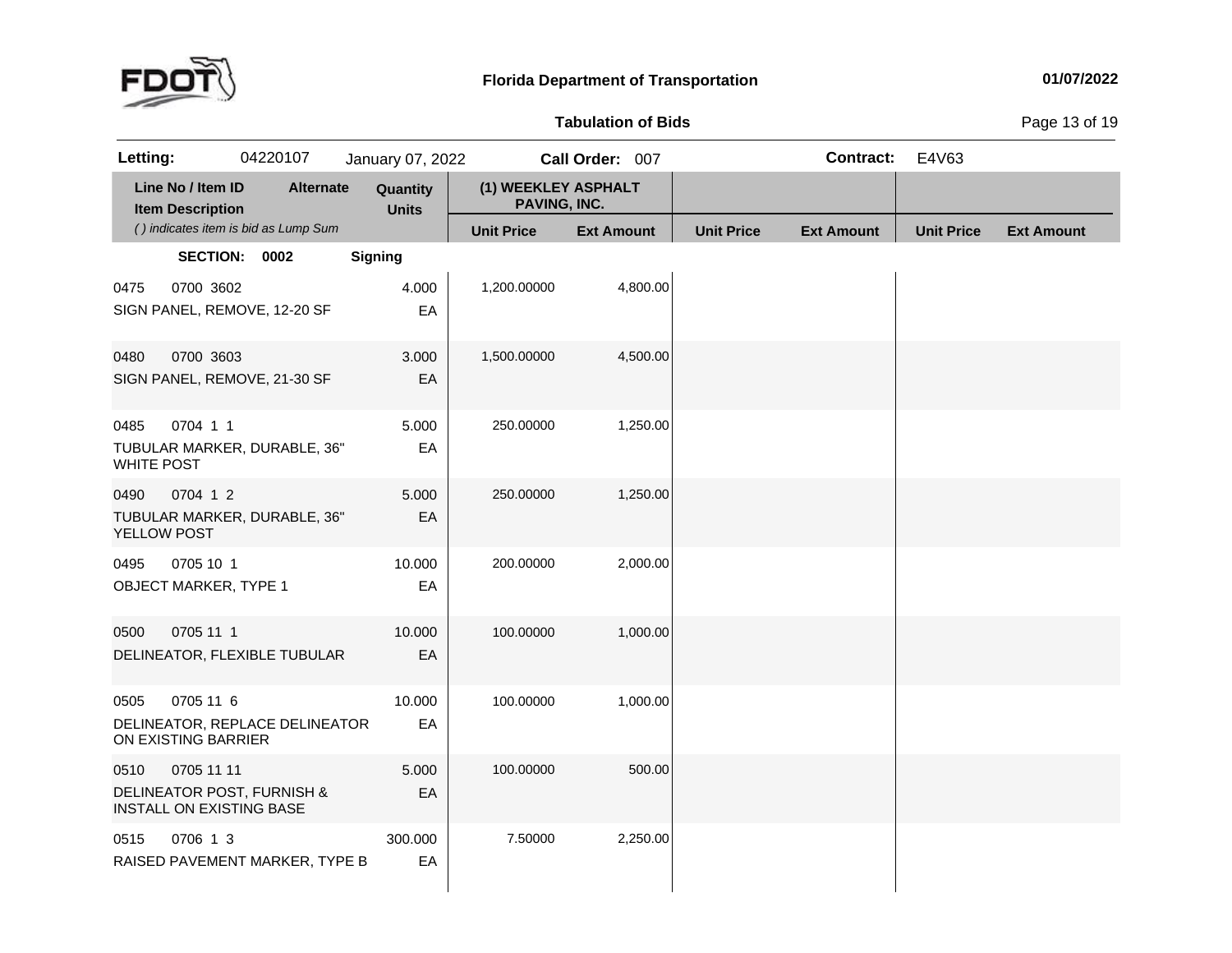

**Tabulation**

**of Bids** Page <sup>14</sup> of <sup>19</sup>

| Letting:              |                                              | 04220107                                                                                       | January 07, 2022         |                                            | Call Order: 007   |                   | <b>Contract:</b>  | E4V63             |                   |
|-----------------------|----------------------------------------------|------------------------------------------------------------------------------------------------|--------------------------|--------------------------------------------|-------------------|-------------------|-------------------|-------------------|-------------------|
|                       | Line No / Item ID<br><b>Item Description</b> | <b>Alternate</b>                                                                               | Quantity<br><b>Units</b> | (1) WEEKLEY ASPHALT<br><b>PAVING, INC.</b> |                   |                   |                   |                   |                   |
|                       |                                              | () indicates item is bid as Lump Sum                                                           |                          | <b>Unit Price</b>                          | <b>Ext Amount</b> | <b>Unit Price</b> | <b>Ext Amount</b> | <b>Unit Price</b> | <b>Ext Amount</b> |
|                       | SECTION: 0002                                |                                                                                                | <b>Signing</b>           |                                            |                   |                   |                   |                   |                   |
| 0520                  | 0710 11101<br>STANDARD, WHITE, SOLID, 6"     | PAINTED PAVEMENT MARKINGS,                                                                     | 0.250<br><b>GM</b>       | 2,000.00000                                | 500.00            |                   |                   |                   |                   |
| 0525                  | 0710 11102                                   | PAINTED PAVEMENT MARKINGS,<br>STANDARD, WHITE, SOLID FOR<br>INTERCHANGE AND URBAN ISLAND, 8"   | 0.250<br><b>GM</b>       | 2,000.00000                                | 500.00            |                   |                   |                   |                   |
| 0530                  | 0710 11123                                   | PAINTED PAVEMENT MARKINGS,<br>STANDARD, WHITE, SOLID FOR<br>CROSSWALK AND ROUNDABOUT, 12"      | 300.000<br>LF            | 7.00000                                    | 2,100.00          |                   |                   |                   |                   |
| 0535                  | 0710 11125<br>LINE OR CROSSWALK, 24"         | PAINTED PAVEMENT MARKINGS,<br>STANDARD, WHITE, SOLID FOR STOP                                  | 150.000<br>LF            | 2.00000                                    | 300.00            |                   |                   |                   |                   |
| 0540<br>SKIP, 6" WIDE | 0710 11131                                   | PAINTED PAVEMENT MARKINGS,<br>STANDARD, WHITE, SKIP, 10-30 OR 3-9                              | 0.250<br><b>GM</b>       | 900.00000                                  | 225.00            |                   |                   |                   |                   |
| 0545<br>6"            | 0710 11141                                   | PAINTED PAVEMENT MARKINGS,<br>STANDARD, WHITE, 2-4 DOTTED<br>GUIDELINE/ 6-10 DOTTED EXTENSION, | 0.100<br><b>GM</b>       | 900.00000                                  | 90.00             |                   |                   |                   |                   |
| 0550<br><b>SYMBOL</b> | 0710 11160                                   | PAINTED PAVEMENT MARKINGS,<br>STANDARD, WHITE, MESSAGE OR                                      | 15.000<br>EA             | 80.00000                                   | 1,200.00          |                   |                   |                   |                   |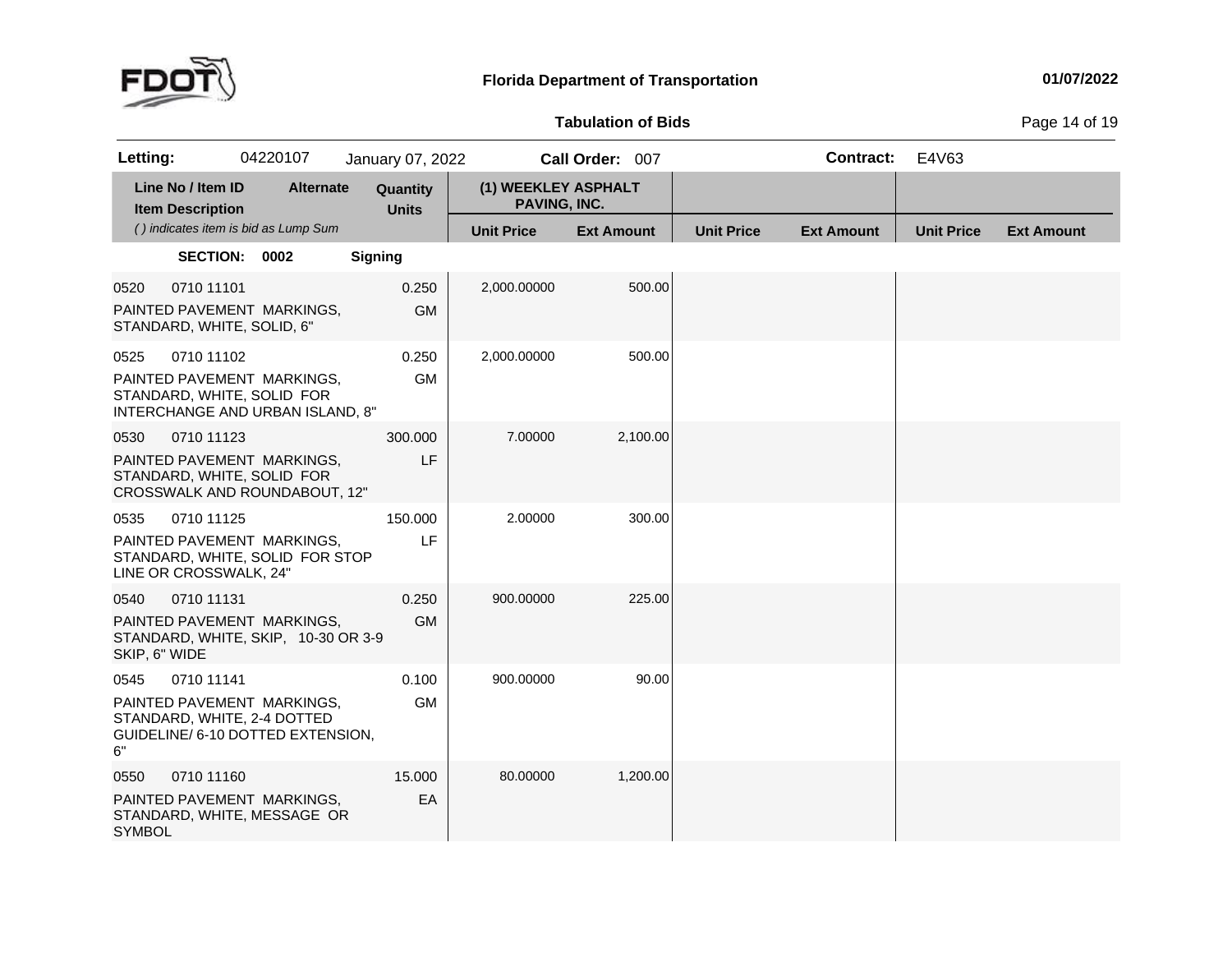

# **Tabulation**

**of Bids** Page <sup>15</sup> of <sup>19</sup>

| Letting:                    |                                              | 04220107                                                                              | January 07, 2022         |                                     | Call Order: 007   |                   | <b>Contract:</b>  | E4V63             |                   |
|-----------------------------|----------------------------------------------|---------------------------------------------------------------------------------------|--------------------------|-------------------------------------|-------------------|-------------------|-------------------|-------------------|-------------------|
|                             | Line No / Item ID<br><b>Item Description</b> | <b>Alternate</b>                                                                      | Quantity<br><b>Units</b> | (1) WEEKLEY ASPHALT<br>PAVING, INC. |                   |                   |                   |                   |                   |
|                             |                                              | () indicates item is bid as Lump Sum                                                  |                          | <b>Unit Price</b>                   | <b>Ext Amount</b> | <b>Unit Price</b> | <b>Ext Amount</b> | <b>Unit Price</b> | <b>Ext Amount</b> |
|                             | SECTION: 0002                                |                                                                                       | <b>Signing</b>           |                                     |                   |                   |                   |                   |                   |
| 0555                        | 0710 11170                                   | PAINTED PAVEMENT MARKINGS,<br>STANDARD, WHITE, ARROWS                                 | 20.000<br>EA             | 50.00000                            | 1,000.00          |                   |                   |                   |                   |
| 0560                        | 0710 11201                                   | PAINTED PAVEMENT MARKINGS,<br>STANDARD, YELLOW, SOLID, 6"                             | 0.250<br><b>GM</b>       | 180.00000                           | 45.00             |                   |                   |                   |                   |
| 0565                        | 0710 11224                                   | PAINTED PAVEMENT MARKINGS,<br>STANDARD, YELLOW, SOLID FOR<br>DIAGONAL OR CHEVRON, 18" | 200.000<br>LF            | 3.00000                             | 600.00            |                   |                   |                   |                   |
| 0570                        | 0710 11290                                   | PAINTED PAVEMENT MARKINGS.<br>STANDARD, YELLOW, ISLAND NOSE                           | 50.000<br><b>SF</b>      | 5.00000                             | 250.00            |                   |                   |                   |                   |
| 0575<br><b>URBAN ISLAND</b> | 0711 11102                                   | THERMOPLASTIC, STANDARD, WHITE,<br>SOLID, 8" FOR INTERCHANGE AND                      | 0.250<br><b>GM</b>       | 2,000.00000                         | 500.00            |                   |                   |                   |                   |
| 0580<br><b>ROUNDABOUT</b>   | 0711 11123                                   | THERMOPLASTIC, STANDARD, WHITE,<br>SOLID, 12" FOR CROSSWALK AND                       | 200.000<br>LF            | 2.75000                             | 550.00            |                   |                   |                   |                   |
| 0585<br><b>CHEVRONS</b>     | 0711 11124                                   | THERMOPLASTIC, STANDARD, WHITE,<br>SOLID, 18" FOR DIAGONALS AND                       | 200.000<br>LF            | 3.00000                             | 600.00            |                   |                   |                   |                   |
| 0590<br><b>CROSSWALK</b>    | 0711 11125                                   | THERMOPLASTIC, STANDARD, WHITE,<br>SOLID, 24" FOR STOP LINE AND                       | 600.000<br>LF            | 8.00000                             | 4,800.00          |                   |                   |                   |                   |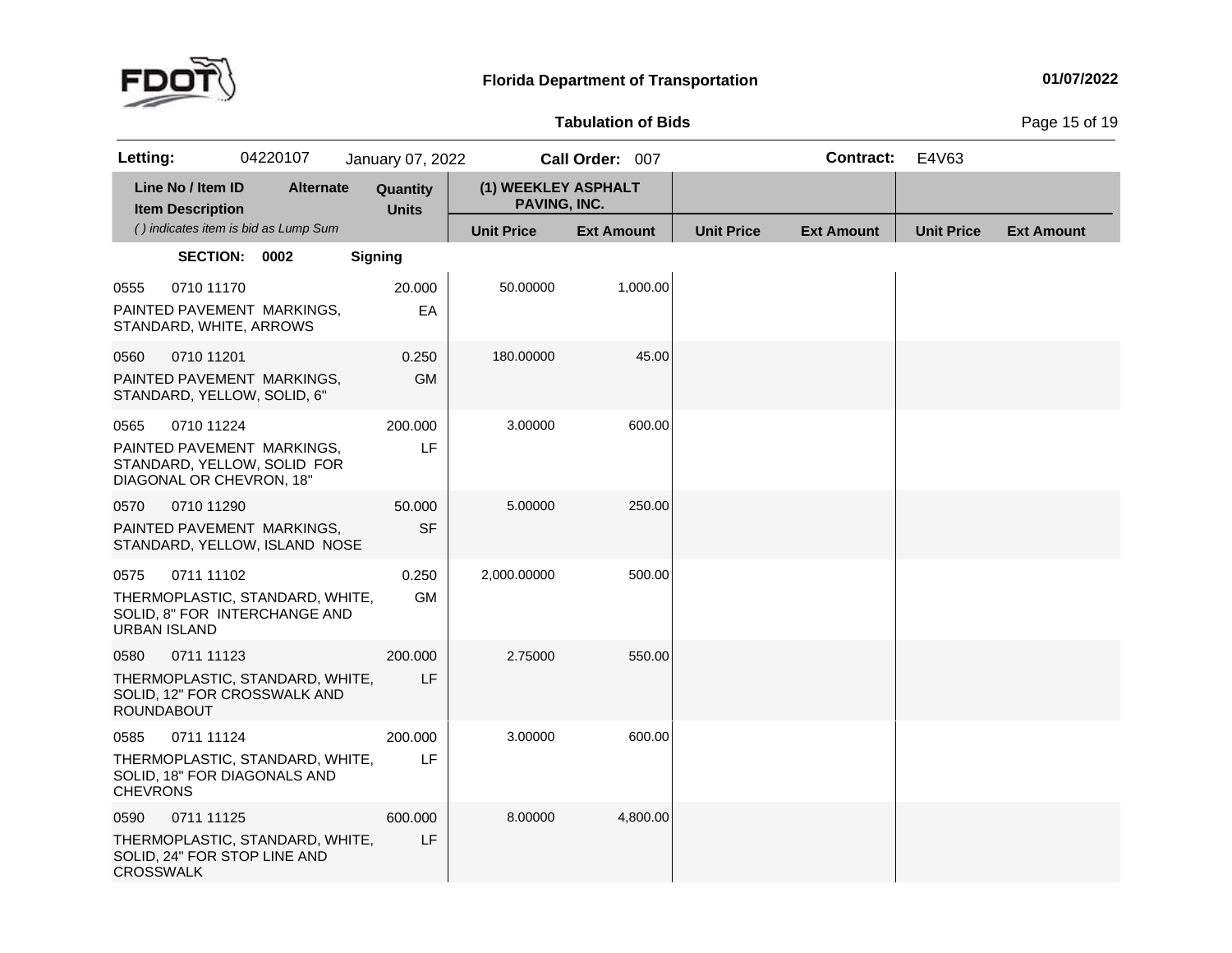

# **Tabulation**

**of Bids** Page <sup>16</sup> of <sup>19</sup>

| Letting:                  |                                              | 04220107                                                          |                | January 07, 2022         |                                     | Call Order: 007   |                   |                   | <b>Contract:</b> | E4V63             |                   |
|---------------------------|----------------------------------------------|-------------------------------------------------------------------|----------------|--------------------------|-------------------------------------|-------------------|-------------------|-------------------|------------------|-------------------|-------------------|
|                           | Line No / Item ID<br><b>Item Description</b> | <b>Alternate</b>                                                  |                | Quantity<br><b>Units</b> | (1) WEEKLEY ASPHALT<br>PAVING, INC. |                   |                   |                   |                  |                   |                   |
|                           |                                              | () indicates item is bid as Lump Sum                              |                |                          | <b>Unit Price</b>                   | <b>Ext Amount</b> | <b>Unit Price</b> | <b>Ext Amount</b> |                  | <b>Unit Price</b> | <b>Ext Amount</b> |
|                           | SECTION: 0002                                |                                                                   | <b>Signing</b> |                          |                                     |                   |                   |                   |                  |                   |                   |
| 0595<br>EXTENSION, 6"     | 0711 11141                                   | THERMOPLASTIC, STANDARD, WHITE,<br>2-4 DOTTED GUIDELINE/ 6-10 GAP |                | 0.100<br><b>GM</b>       | 1,000.00000                         | 100.00            |                   |                   |                  |                   |                   |
| 0600                      | 0711 11160<br>MESSAGE OR SYMBOL              | THERMOPLASTIC, STANDARD, WHITE,                                   |                | 15.000<br>EA             | 90.00000                            | 1,350.00          |                   |                   |                  |                   |                   |
| 0605<br><b>ARROW</b>      | 0711 11170                                   | THERMOPLASTIC, STANDARD, WHITE,                                   |                | 20.000<br>EA             | 90.00000                            | 1,800.00          |                   |                   |                  |                   |                   |
| 0610<br><b>YIELD LINE</b> | 0711 11180                                   | THERMOPLASTIC, STANDARD, WHITE,                                   |                | 20.000<br>LF             | 10.00000                            | 200.00            |                   |                   |                  |                   |                   |
| 0615<br>OR CHEVRON        | 0711 11224                                   | THERMOPLASTIC, STANDARD,<br>YELLOW, SOLID, 18" FOR DIAGONAL       |                | 200.000<br>LF            | 4.00000                             | 800.00            |                   |                   |                  |                   |                   |
| 0620                      | 0711 11241<br>DOTTED EXTENSION LINE, 6"      | THERMOPLASTIC, STANDARD,<br>YELLOW, 2-4 DOTTED GUIDE LINE /6-10   |                | 0.100<br><b>GM</b>       | 5,000.00000                         | 500.00            |                   |                   |                  |                   |                   |
| 0625<br><b>MESSAGE</b>    | 0711 12160                                   | THERMOPLASTIC, REFURBISH, WHITE,                                  |                | 5.000<br>EA              | 300.00000                           | 1,500.00          |                   |                   |                  |                   |                   |
| 0630<br><b>ARROWS</b>     | 0711 12170                                   | THERMOPLASTIC, REFURBISH, WHITE,                                  |                | 5.000<br>EA              | 100.00000                           | 500.00            |                   |                   |                  |                   |                   |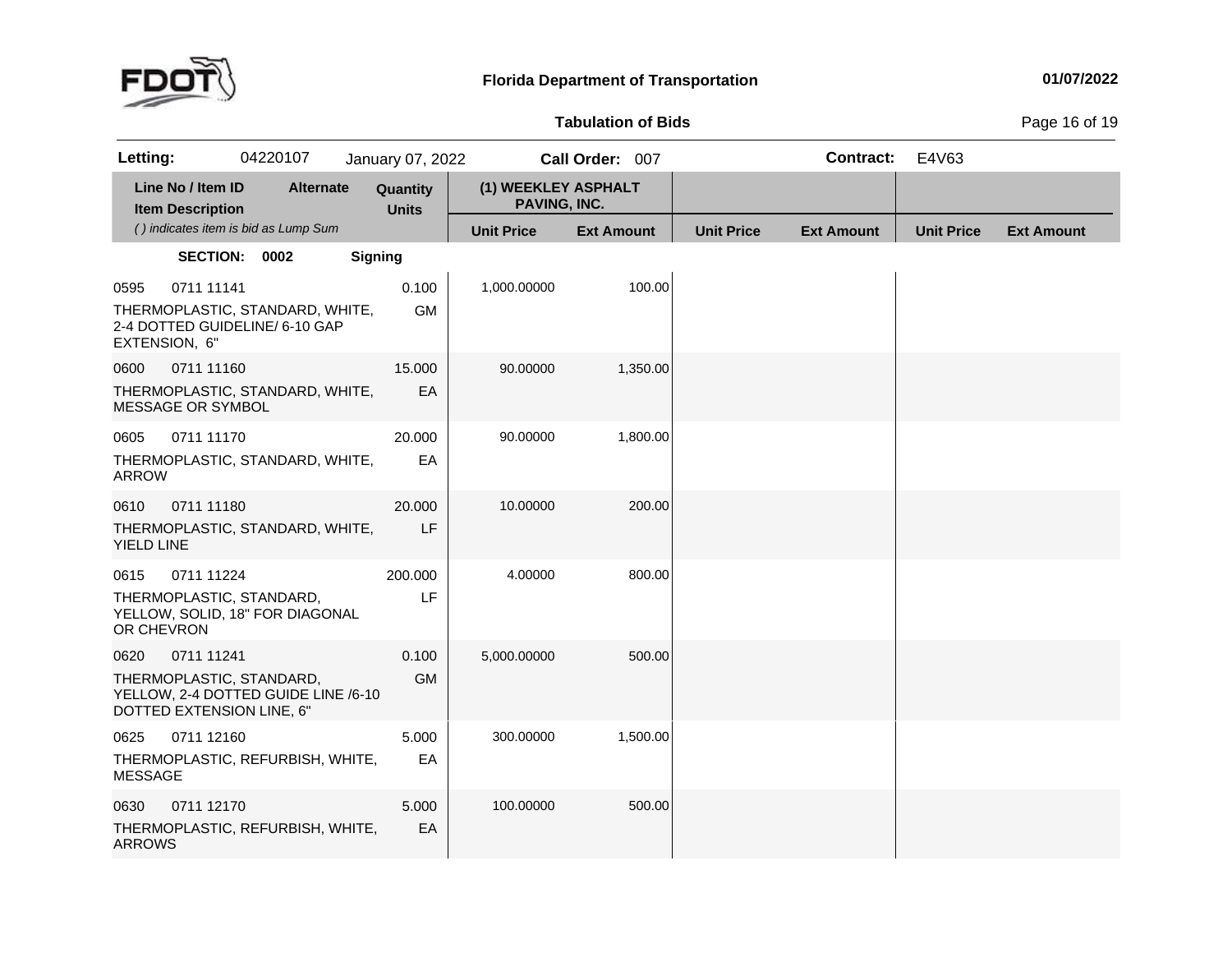

# **Tabulation**

**of Bids** Page <sup>17</sup> of <sup>19</sup>

| Letting:             |                                              | 04220107                                                              |                | January 07, 2022         |                                     | Call Order: 007   |                   | <b>Contract:</b>  | E4V63             |                   |
|----------------------|----------------------------------------------|-----------------------------------------------------------------------|----------------|--------------------------|-------------------------------------|-------------------|-------------------|-------------------|-------------------|-------------------|
|                      | Line No / Item ID<br><b>Item Description</b> | <b>Alternate</b>                                                      |                | Quantity<br><b>Units</b> | (1) WEEKLEY ASPHALT<br>PAVING, INC. |                   |                   |                   |                   |                   |
|                      |                                              | () indicates item is bid as Lump Sum                                  |                |                          | <b>Unit Price</b>                   | <b>Ext Amount</b> | <b>Unit Price</b> | <b>Ext Amount</b> | <b>Unit Price</b> | <b>Ext Amount</b> |
|                      | SECTION: 0002                                |                                                                       | <b>Signing</b> |                          |                                     |                   |                   |                   |                   |                   |
| 0635                 | 0711 12231<br>YELLOW, SKIP, 6"               | THERMOPLASTIC, REFURBISHMENT,                                         |                | 0.250<br><b>GM</b>       | 9,000.00000                         | 2,250.00          |                   |                   |                   |                   |
| 0640                 | 0711 14123                                   | THERMOPLASTIC, PREFORMED,<br>WHITE, SOLID, 12" FOR CROSSWALK          |                | 200.000<br>LF            | 29.00000                            | 5,800.00          |                   |                   |                   |                   |
| 0645                 | 0711 14125                                   | THERMOPLASTIC, PREFORMED,<br>WHITE, SOLID, 24" FOR CROSSWALK          |                | 600.000<br>LF            | 35.00000                            | 21,000.00         |                   |                   |                   |                   |
| 0650                 | 0711 14160<br>WHITE, MESSAGE                 | THERMOPLASTIC, PREFORMED,                                             |                | 10.000<br>EA             | 1,400.00000                         | 14,000.00         |                   |                   |                   |                   |
| 0655<br>WHITE, ARROW | 0711 14170                                   | THERMOPLASTIC, PREFORMED,                                             |                | 15.000<br>EA             | 750.00000                           | 11,250.00         |                   |                   |                   |                   |
| 0660                 | 0711 14660<br><b>COLOR ROUTE SHIELD</b>      | THERMOPLASTIC, PREFORMED, MULTI                                       |                | 14.000<br>EA             | 3,000.00000                         | 42,000.00         |                   |                   |                   |                   |
| 0665<br>SOLID, 6"    | 0711 15101                                   | THERMOPLASTIC, STANDARD-OPEN<br><b>GRADED ASPHALT SURFACES WHITE,</b> |                | 0.250<br><b>GM</b>       | 9,000.00000                         | 2,250.00          |                   |                   |                   |                   |
| 0670                 | 0711 15201<br>YELLOW, SOLID, 6"              | THERMOPLASTIC, STANDARD-OPEN<br><b>GRADED ASPHALT SURFACES,</b>       |                | 0.250<br><b>GM</b>       | 9,000.00000                         | 2,250.00          |                   |                   |                   |                   |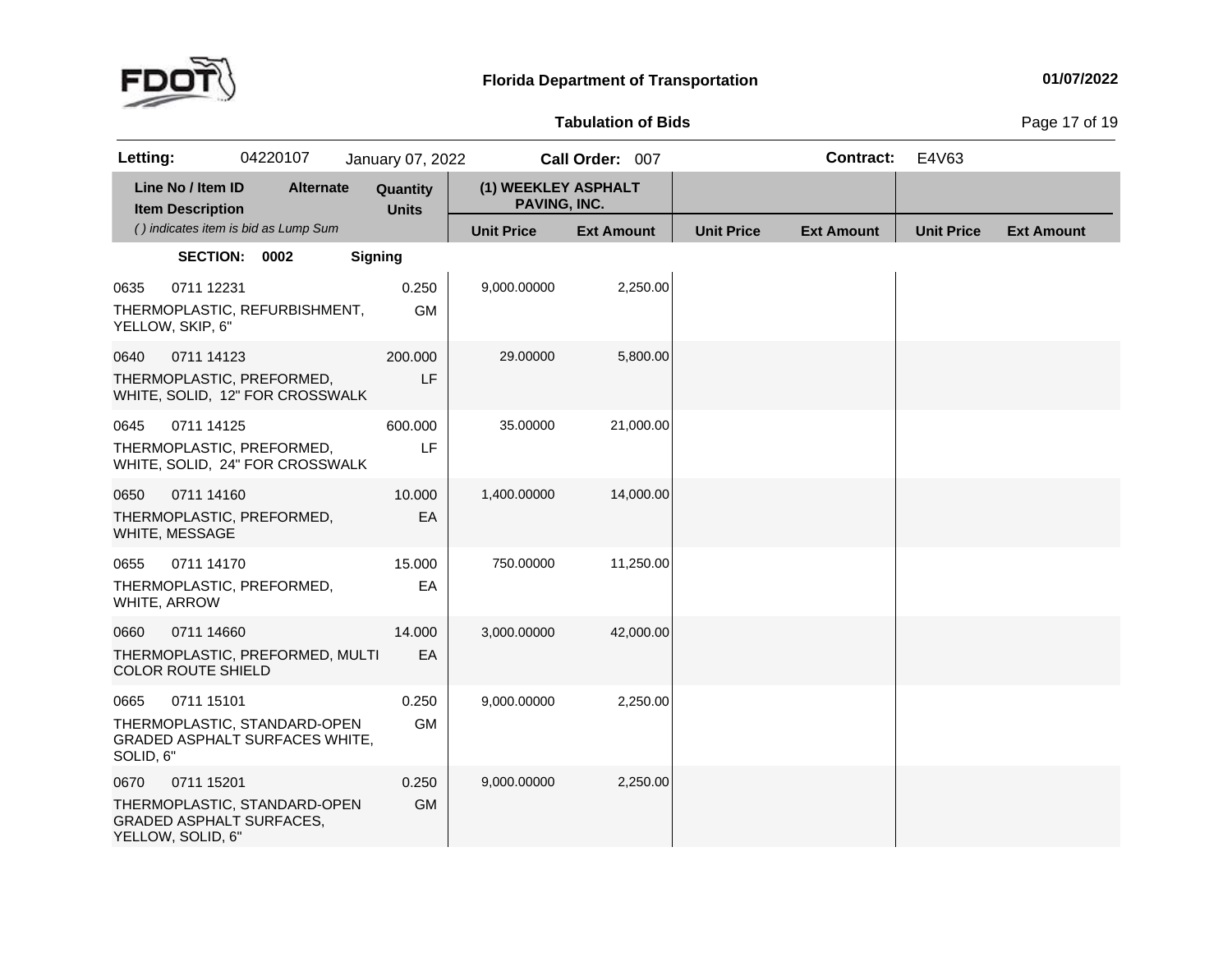

**of Bids** Page <sup>18</sup> of <sup>19</sup>

| Letting: |                                              | 04220107                                                              | January 07, 2022         |                                            | Call Order: 007   |                   | <b>Contract:</b>  | E4V63             |                   |
|----------|----------------------------------------------|-----------------------------------------------------------------------|--------------------------|--------------------------------------------|-------------------|-------------------|-------------------|-------------------|-------------------|
|          | Line No / Item ID<br><b>Item Description</b> | <b>Alternate</b>                                                      | Quantity<br><b>Units</b> | (1) WEEKLEY ASPHALT<br><b>PAVING, INC.</b> |                   |                   |                   |                   |                   |
|          |                                              | () indicates item is bid as Lump Sum                                  |                          | <b>Unit Price</b>                          | <b>Ext Amount</b> | <b>Unit Price</b> | <b>Ext Amount</b> | <b>Unit Price</b> | <b>Ext Amount</b> |
|          | <b>SECTION:</b>                              | 0002                                                                  | <b>Signing</b>           |                                            |                   |                   |                   |                   |                   |
| 0675     | 0711 16101<br>SURFACES, WHITE, SOLID, 6"     | THERMOPLASTIC, STANDARD-OTHER                                         | 0.250<br><b>GM</b>       | 9,000.00000                                | 2,250.00          |                   |                   |                   |                   |
| 0680     | 0711 16102<br>SURFACES, WHITE, SOLID, 8"     | THERMOPLASTIC, STANDARD-OTHER                                         | 0.100<br><b>GM</b>       | 10,000.00000                               | 1,000.00          |                   |                   |                   |                   |
| 0685     | 0711 16131<br>OR 3-9 LANE DROP               | THERMOPLASTIC, STANDARD-OTHER<br>SURFACES, WHITE, SKIP, 6",10-30 SKIP | 0.100<br><b>GM</b>       | 3,000.00000                                | 300.00            |                   |                   |                   |                   |
| 0690     | 0711 16201                                   | THERMOPLASTIC, STANDARD-OTHER<br>SURFACES, YELLOW, SOLID, 6"          | 0.250<br><b>GM</b>       | 9,000.00000                                | 2,250.00          |                   |                   |                   |                   |
| 0695     | 0711 16231<br>SURFACES, YELLOW, SKIP, 6"     | THERMOPLASTIC, STANDARD-OTHER                                         | 0.250<br><b>GM</b>       | 9,000.00000                                | 2,250.00          |                   |                   |                   |                   |
| 0700     | 0711 17 1<br>THERMOPLASTIC PAVEMENT          | THERMOPLASTIC, REMOVE EXISTING<br><b>MARKINGS- SURFACE TO REMAIN</b>  | 50.000<br><b>SF</b>      | 30.00000                                   | 1,500.00          |                   |                   |                   |                   |
|          |                                              | 0002 Signing Section Totals:                                          |                          |                                            | \$478,885.00      |                   |                   |                   |                   |

**Totals: \$1,440,695.00**